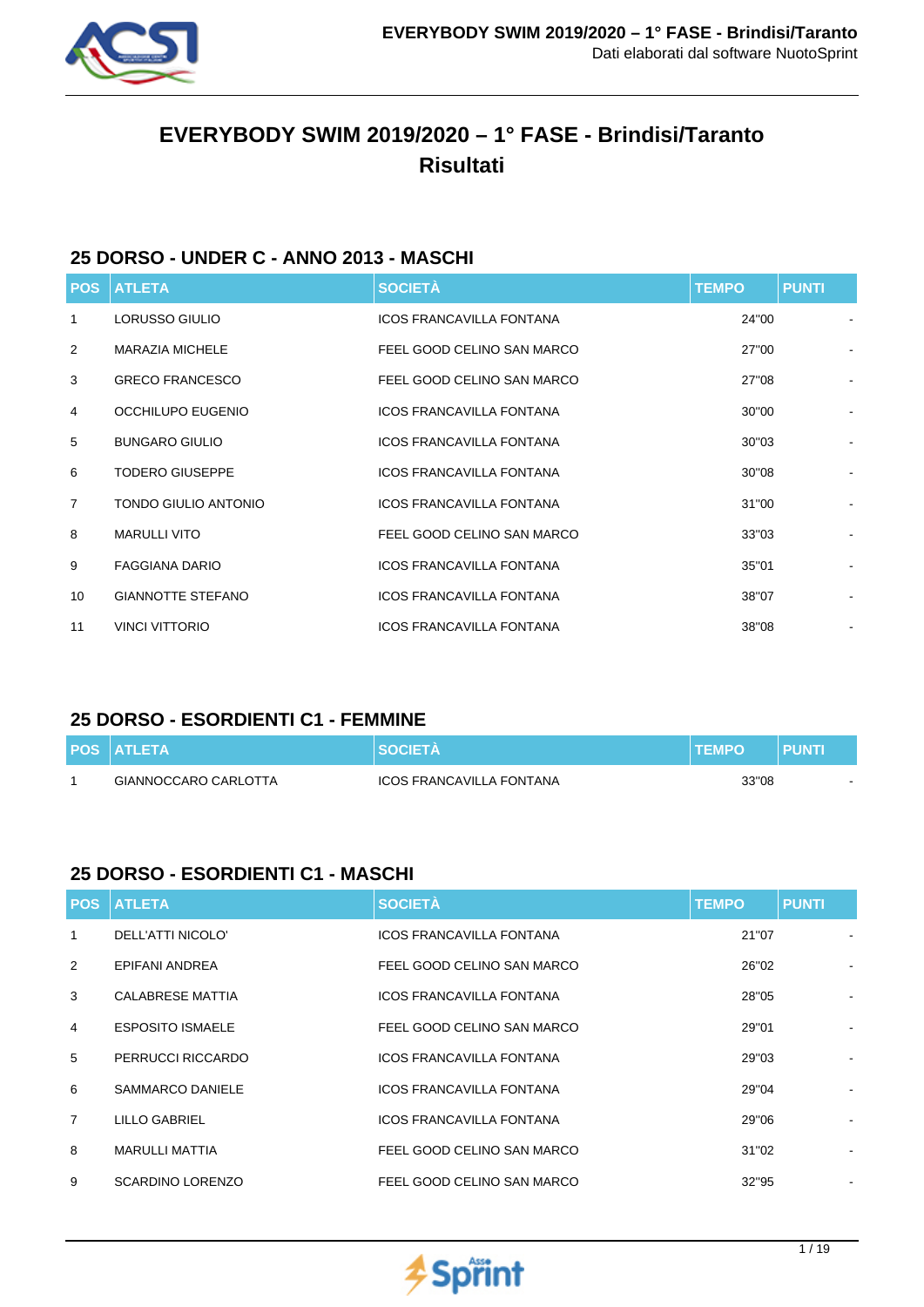

MARELLI LUIGI ICOS FRANCAVILLA FONTANA 33''06 -

### **25 DORSO - ESORDIENTI C2 - FEMMINE**

|        | <b>POS ATLETA</b>      | <b>SOCIETÀ</b>                  | <b>TEMPO</b> | <b>PUNTI</b>   |
|--------|------------------------|---------------------------------|--------------|----------------|
|        | CARROZZO BENEDETTA     | <b>ICOS FRANCAVILLA FONTANA</b> | 29"06        |                |
| 2      | <b>VINCI ANNA</b>      | <b>ICOS FRANCAVILLA FONTANA</b> | 31"02        | $\blacksquare$ |
| 3      | DI GAETANO LAVINIA     | FEEL GOOD CELINO SAN MARCO      | 34"04        | $\blacksquare$ |
| $\sim$ | URGESI MARGHERITA *(1) | <b>ICOS FRANCAVILLA FONTANA</b> |              |                |

\*(1) ASSENTE

#### **25 DORSO - ESORDIENTI C2 - MASCHI**

| <b>POS</b>     | <b>ATLETA</b>           | <b>SOCIETÀ</b>                  | <b>TEMPO</b> | <b>PUNTI</b>                 |
|----------------|-------------------------|---------------------------------|--------------|------------------------------|
| 1              | <b>MILIZIA PAOLO</b>    | <b>ICOS FRANCAVILLA FONTANA</b> | 23"04        |                              |
| 2              | LAGHEZZA MANUEL         | <b>ICOS FRANCAVILLA FONTANA</b> | 24"02        |                              |
| 3              | <b>LOMARTIRE PAOLO</b>  | <b>ICOS FRANCAVILLA FONTANA</b> | 24"03        |                              |
| 4              | <b>VITALE FEDERICO</b>  | <b>ICOS FRANCAVILLA FONTANA</b> | 24"08        |                              |
| 5              | DE VIRGILIS VINCENZO    | <b>ICOS FRANCAVILLA FONTANA</b> | 25"00        |                              |
| 6              | CORLIANO DAVIDE         | FEEL GOOD CELINO SAN MARCO      | 26"00        | $\qquad \qquad \blacksquare$ |
| $\overline{7}$ | <b>BUONFRATE DONATO</b> | FEEL GOOD CELINO SAN MARCO      | 26"03        |                              |
| 8              | SABETTA MAURIZIO        | FEEL GOOD CELINO SAN MARCO      | 26"05        |                              |
| 9              | <b>BIANCO EMANUELE</b>  | <b>ICOS FRANCAVILLA FONTANA</b> | 28"09        |                              |
| 10             | <b>MAGGI JACOPO</b>     | FEEL GOOD CELINO SAN MARCO      | 29"04        |                              |
| 11             | CACCIATORE GIAN PAOLO   | FEEL GOOD CELINO SAN MARCO      | 32"00        | $\blacksquare$               |

### **25 STILE LIBERO - UNDER C - ANNO 2013 - MASCHI**

|   | <b>POS ATLETA</b>      | <b>SOCIETÀ</b>                  | <b>TEMPO</b> | <b>PUNTI</b> |
|---|------------------------|---------------------------------|--------------|--------------|
| 1 | LORUSSO GIULIO         | <b>ICOS FRANCAVILLA FONTANA</b> | 23"01        |              |
| 2 | MARAZIA MICHELE        | FEEL GOOD CELINO SAN MARCO      | 26"05        | -            |
| 3 | <b>TODERO GIUSEPPE</b> | <b>ICOS FRANCAVILLA FONTANA</b> | 27"08        | -            |
| 4 | LIUZZI VINCENZO        | <b>ICOS FRANCAVILLA FONTANA</b> | 32"03        | $\,$         |

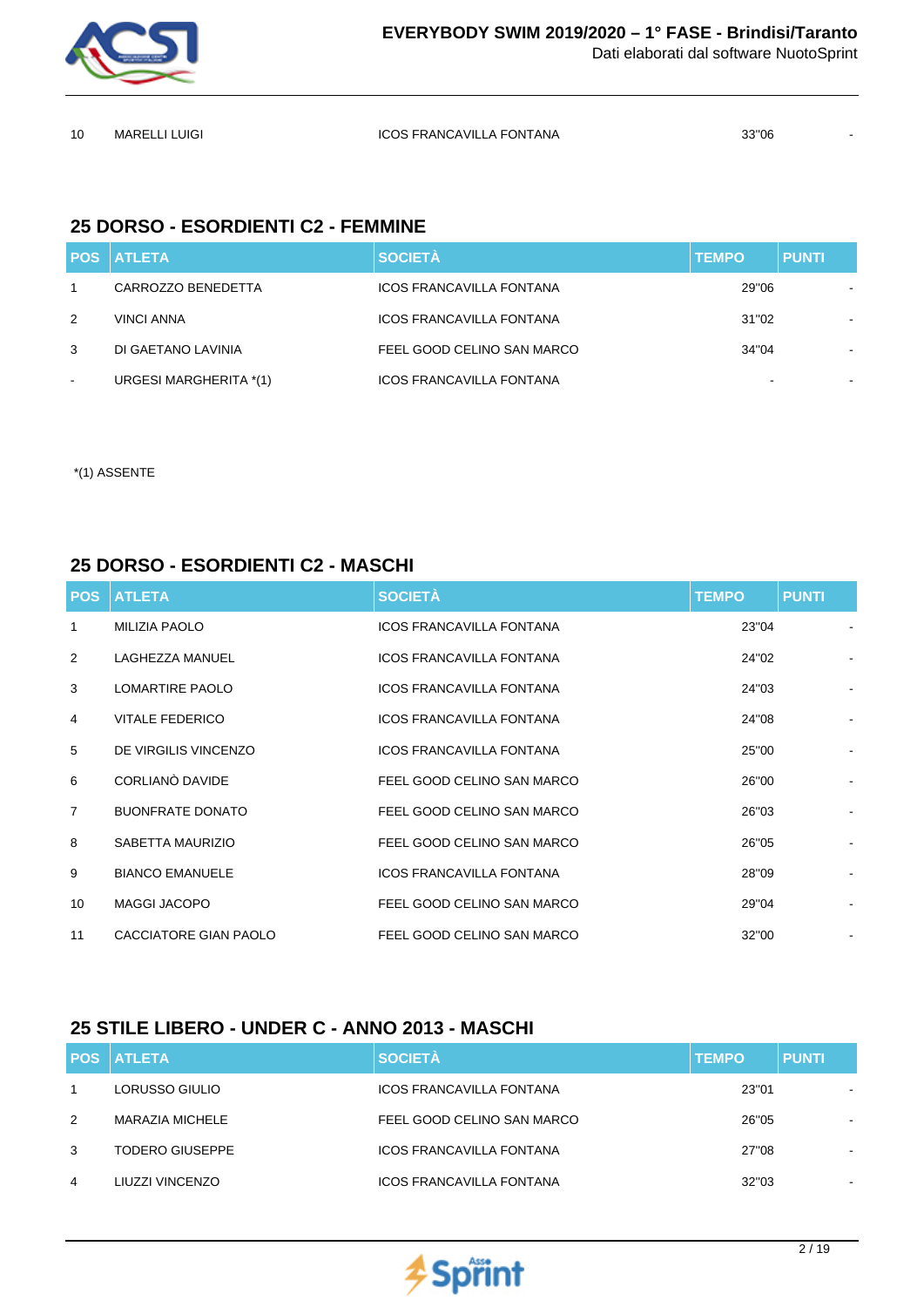

# **25 STILE LIBERO - ESORDIENTI C1 - FEMMINE**

|               | <b>POS ATLETA</b>    | <b>SOCIETÀ</b>                  | <b>TEMPO</b> | <b>PUNTI</b> |
|---------------|----------------------|---------------------------------|--------------|--------------|
|               | <b>VITALE BIANCA</b> | <b>ICOS FRANCAVILLA FONTANA</b> | 27"03        |              |
| $\mathcal{P}$ | D'AMICO GINEVRA      | ICOS FRANCAVILLA FONTANA        | 27"04        |              |
| 3             | <b>STANO MELISSA</b> | <b>ICOS FRANCAVILLA FONTANA</b> | 32"00        |              |

### **25 STILE LIBERO - ESORDIENTI C1 - MASCHI**

|                | <b>POS ATLETA</b>       | <b>SOCIETÀ</b>                  | <b>TEMPO</b> | <b>PUNTI</b>   |
|----------------|-------------------------|---------------------------------|--------------|----------------|
| 1              | DELL'ATTI NICOLO'       | <b>ICOS FRANCAVILLA FONTANA</b> | 18"02        |                |
| 2              | DI NOI MATTIA           | <b>ICOS FRANCAVILLA FONTANA</b> | 20"04        |                |
| 3              | <b>GIOIA GABRIELE</b>   | ICOS FRANCAVILLA FONTANA        | 20"06        |                |
| $\overline{4}$ | EPIFANI ANDREA          | FEEL GOOD CELINO SAN MARCO      | 26"00        |                |
| 5              | CHIMIENTI GIULIO        | <b>ICOS FRANCAVILLA FONTANA</b> | 26"01        |                |
| 6              | CARLINO GIOVANNI MARCO  | FEEL GOOD CELINO SAN MARCO      | 26"06        |                |
| $\overline{7}$ | CONSALVO FRANCESCO      | FEEL GOOD CELINO SAN MARCO      | 30"00        |                |
| 8              | <b>MARULLI MATTIA</b>   | FEEL GOOD CELINO SAN MARCO      | 34"00        |                |
| 9              | <b>SCARDINO LORENZO</b> | FEEL GOOD CELINO SAN MARCO      | 43"00        | $\blacksquare$ |

# **25 STILE LIBERO - ESORDIENTI C2 - FEMMINE**

|   | <b>POS ATLETA</b>    | <b>SOCIETÀ</b>                  | <b>TEMPO</b> | <b>PUNTI</b>   |
|---|----------------------|---------------------------------|--------------|----------------|
|   | <b>RESTA MELISSA</b> | <b>ICOS FRANCAVILLA FONTANA</b> | 20"08        |                |
| 2 | LIGORIO BENEDETTA    | <b>ICOS FRANCAVILLA FONTANA</b> | 23"00        |                |
| 3 | POTENZA ANNACHIARA   | <b>ICOS FRANCAVILLA FONTANA</b> | 25"03        | $\blacksquare$ |
| 4 | PANARITI MARIAGRAZIA | <b>ICOS FRANCAVILLA FONTANA</b> | 26"08        | $\blacksquare$ |

# **25 STILE LIBERO - ESORDIENTI C2 - MASCHI**

|              | <b>POS ATLETA</b>      | <b>SOCIETÀ</b>                  | <b>TEMPO</b> | <b>PUNTI</b> |
|--------------|------------------------|---------------------------------|--------------|--------------|
| $\mathbf{1}$ | D'AMICO FLAVIO         | ICOS FRANCAVILLA FONTANA        | 17"01        |              |
| 2            | ARENA ALBERTO          | <b>ICOS FRANCAVILLA FONTANA</b> | 18"06        |              |
| 3            | LEPORALE STEFANO       | <b>ICOS FRANCAVILLA FONTANA</b> | 19"02        |              |
| 4            | <b>MAIORANO MARCO</b>  | <b>ICOS FRANCAVILLA FONTANA</b> | 19"03        |              |
| 5            | <b>INVIDIA SAMUELE</b> | FEEL GOOD CELINO SAN MARCO      | 20"02        | ٠            |

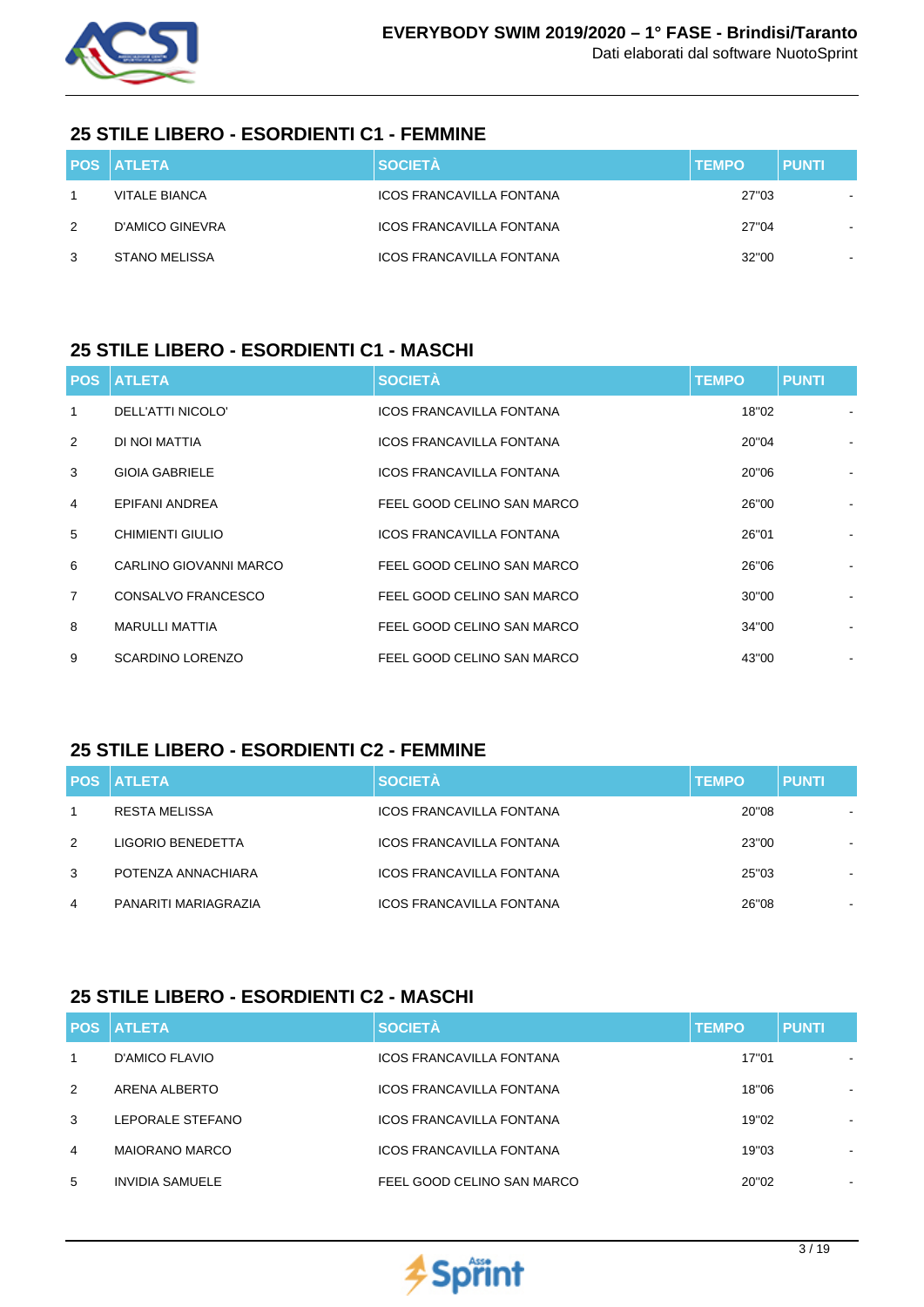

| 6                 | VITALE FEDERICO         | <b>ICOS FRANCAVILLA FONTANA</b> | 20"04 |  |
|-------------------|-------------------------|---------------------------------|-------|--|
| $\overline{7}$    | MILIZIA PAOLO           | <b>ICOS FRANCAVILLA FONTANA</b> | 20"07 |  |
| 8                 | <b>MOGAVERO SAMUELE</b> | FEEL GOOD CELINO SAN MARCO      | 21"07 |  |
| 9                 | SABETTA MAURIZIO        | FEEL GOOD CELINO SAN MARCO      | 21"08 |  |
| 10                | CORLIANO DAVIDE         | FEEL GOOD CELINO SAN MARCO      | 24"03 |  |
| 11                | <b>MOGAVERO MATTIA</b>  | FEEL GOOD CELINO SAN MARCO      | 25"02 |  |
| $12 \overline{ }$ | <b>BUONFRATE DONATO</b> | FEEL GOOD CELINO SAN MARCO      | 25"03 |  |
| 13                | PATISSO STEFANO         | <b>ICOS FRANCAVILLA FONTANA</b> | 25"05 |  |
| 14                | <b>LOMARTIRE PAOLO</b>  | <b>ICOS FRANCAVILLA FONTANA</b> | 25"06 |  |
| 15                | <b>TRIARICO MARIO</b>   | <b>ICOS FRANCAVILLA FONTANA</b> | 27"00 |  |
| 16                | <b>MAGGI JACOPO</b>     | FEEL GOOD CELINO SAN MARCO      | 31"05 |  |
| 17                | CACCIATORE GIAN PAOLO   | FEEL GOOD CELINO SAN MARCO      | 31"06 |  |

#### **25 RANA - UNDER C - MASCHI**

|               | <b>POS ATLETA</b> | <b>SOCIETÀ</b>           | <b>TEMPO</b> | <b>PUNTI</b> |
|---------------|-------------------|--------------------------|--------------|--------------|
|               | LIUZZI VINCENZO   | ICOS FRANCAVILLA FONTANA | 41"03        |              |
| $\mathcal{P}$ | FAGGIANA DARIO    | ICOS FRANCAVILLA FONTANA | 44"01        |              |

# **25 RANA - ESORDIENTI C1 - MASCHI**

|                | <b>POS ATLETA</b>      | <b>SOCIETÀ</b>                  | <b>TEMPO</b> | <b>PUNTI</b> |
|----------------|------------------------|---------------------------------|--------------|--------------|
| 1              | ROMA ANDREA            | <b>ICOS FRANCAVILLA FONTANA</b> | 25"04        |              |
| 2              | DONNALOIA MATTIA       | <b>ICOS FRANCAVILLA FONTANA</b> | 26"01        |              |
| 3              | DI NOI MATTIA          | <b>ICOS FRANCAVILLA FONTANA</b> | 26"04        |              |
| $\overline{4}$ | <b>GIOIA GABRIELE</b>  | <b>ICOS FRANCAVILLA FONTANA</b> | 32"00        | ۰            |
| 5              | CARLINO GIOVANNI MARCO | FEEL GOOD CELINO SAN MARCO      | 38"05        |              |
| 6              | CALO' STEFANO          | <b>ICOS FRANCAVILLA FONTANA</b> | 39"00        |              |
| $\overline{7}$ | CONSALVO FRANCESCO     | FEEL GOOD CELINO SAN MARCO      | 43"08        |              |

### **25 RANA - ESORDIENTI C2 - FEMMINE**

| <b>POS ATLETA</b> | <b>SOCIETA</b>           | <b>ITEMPO</b> | <b>PUNT</b> |
|-------------------|--------------------------|---------------|-------------|
| LIGORIO BENEDETTA | ICOS FRANCAVILLA FONTANA | 31"03         |             |

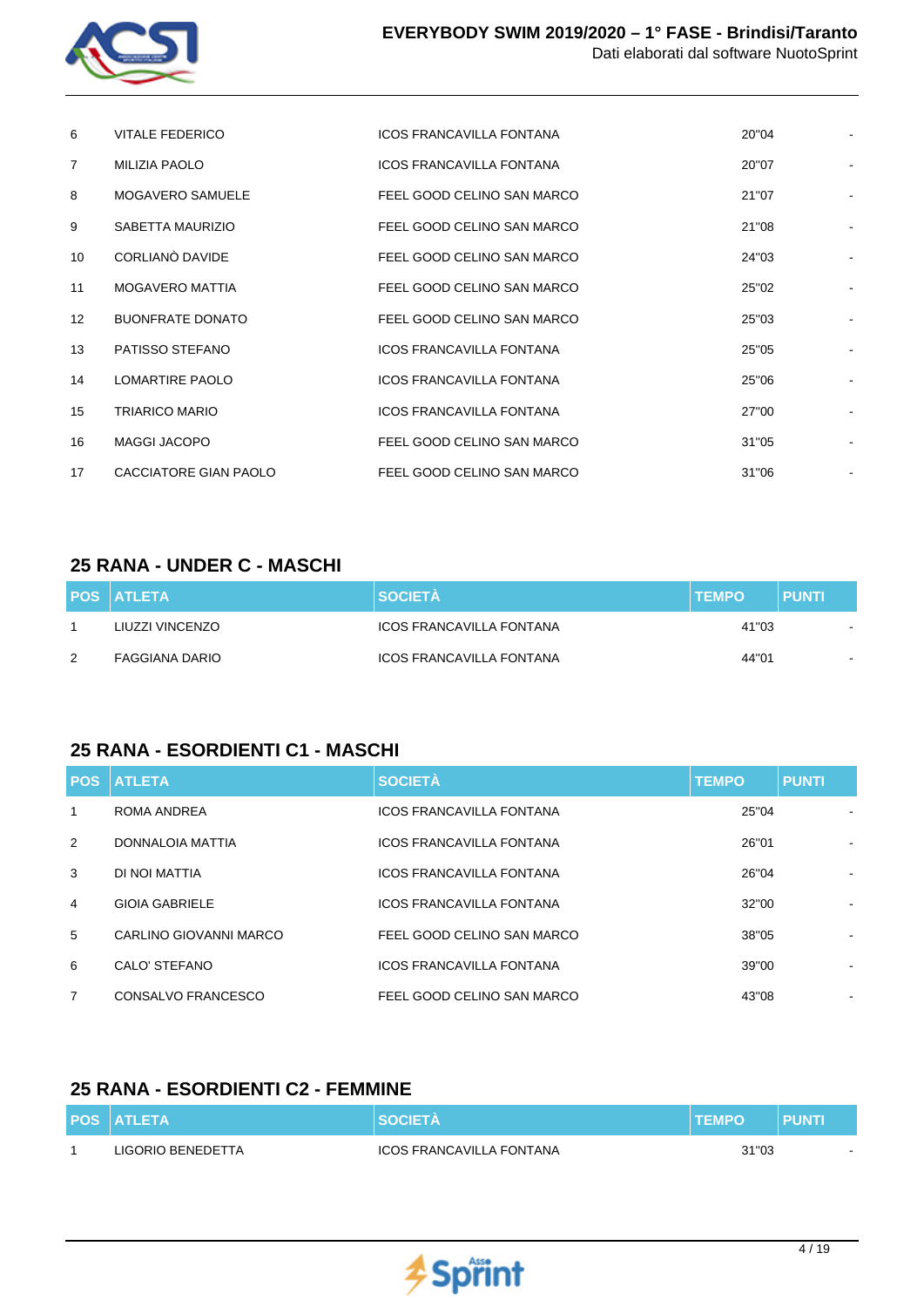

### **25 RANA - ESORDIENTI C2 - MASCHI**

| <b>POS</b>     | <b>ATLETA</b>          | <b>SOCIETÀ</b>                  | <b>TEMPO</b> | <b>PUNTI</b> |
|----------------|------------------------|---------------------------------|--------------|--------------|
| 1              | LEPORALE STEFANO       | <b>ICOS FRANCAVILLA FONTANA</b> | 24"09        |              |
| 2              | SAPONARO ANGELO        | <b>ICOS FRANCAVILLA FONTANA</b> | 25"05        |              |
| 3              | <b>INVIDIA SAMUELE</b> | FEEL GOOD CELINO SAN MARCO      | 29"05        | ۰            |
| 4              | LAGHEZZA MANUEL        | <b>ICOS FRANCAVILLA FONTANA</b> | 30"03        |              |
| 4              | MOGAVERO SAMUELE       | FEEL GOOD CELINO SAN MARCO      | 30"03        |              |
| 6              | <b>MOGAVERO MATTIA</b> | FEEL GOOD CELINO SAN MARCO      | 34"05        |              |
| $\overline{7}$ | <b>TRIARICO MARIO</b>  | <b>ICOS FRANCAVILLA FONTANA</b> | 36"00        |              |

# **25 FARFALLA - ESORDIENTI C1 - FEMMINE**

|   | <b>POS ATLETA</b>    | <b>SOCIETÀ</b>           | <b>TEMPO</b> | PUNTI |
|---|----------------------|--------------------------|--------------|-------|
|   | D'AMICO GINEVRA      | ICOS FRANCAVILLA FONTANA | 34"08        |       |
| 2 | GIANNOCCARO CARLOTTA | ICOS FRANCAVILLA FONTANA | 35"09        |       |

# **25 FARFALLA - ESORDIENTI C1 - MASCHI**

| <b>POS ATLETA</b> |                                 |       | PUNTI |
|-------------------|---------------------------------|-------|-------|
| DONNALOIA MATTIA  | <b>ICOS FRANCAVILLA FONTANA</b> | 22"00 |       |

# **25 FARFALLA - ESORDIENTI C2 - FEMMINE**

|               | <b>POS ATLETA</b>  | <b>SOCIETA</b>           | <b>TEMPO</b> | <b>PUNTI</b> |
|---------------|--------------------|--------------------------|--------------|--------------|
|               | RESTA MELISSA      | ICOS FRANCAVILLA FONTANA | 24"02        |              |
| $\mathcal{P}$ | POTENZA ANNACHIARA | ICOS FRANCAVILLA FONTANA | 32"04        |              |

# **25 FARFALLA - ESORDIENTI C2 - MASCHI**

|   | <b>POS ATLETA</b>    | <b>SOCIETÀ</b>                  | <b>TEMPO</b> | <b>PUNTI</b> |
|---|----------------------|---------------------------------|--------------|--------------|
|   | D'AMICO FLAVIO       | <b>ICOS FRANCAVILLA FONTANA</b> | 19"07        | ۰.           |
| 2 | ARENA ALBERTO        | <b>ICOS FRANCAVILLA FONTANA</b> | 24"03        | ۰.           |
| 3 | PATISSO STEFANO      | <b>ICOS FRANCAVILLA FONTANA</b> | 24"07        |              |
| 4 | CINIERI MARCO COSIMO | <b>ICOS FRANCAVILLA FONTANA</b> | 26"06        |              |

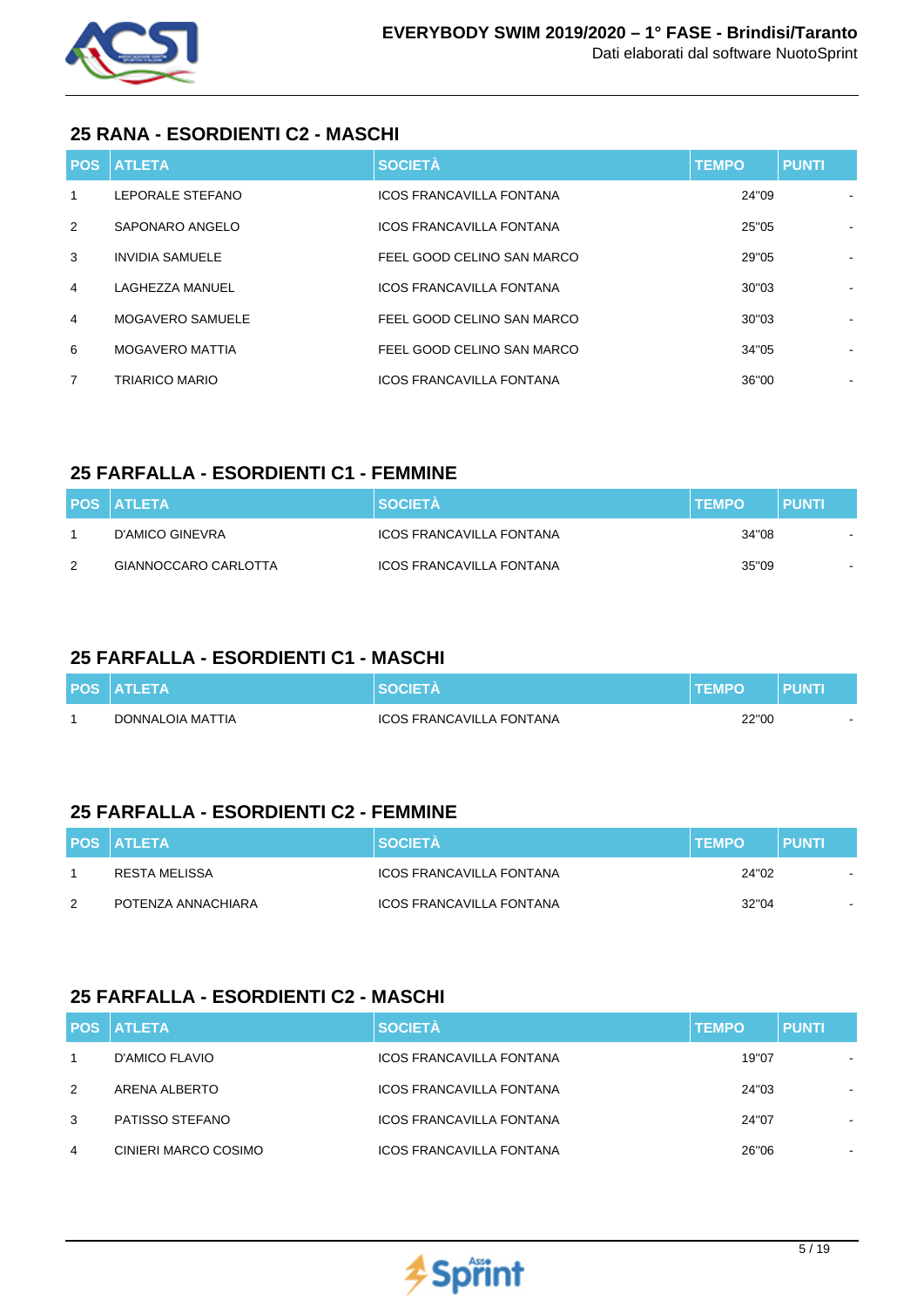

### **STAFFETTA 4x25 STILE LIBERO - MASCHI - ESORDIENTI C**

|               | <b>POS DESCRIZIONE</b>         | <b>TEMPO</b> | <b>PUNTI</b>             |
|---------------|--------------------------------|--------------|--------------------------|
|               | ICOS SPORTING CLUB - A         | 1'27"07      | $\sim$                   |
| $\mathcal{P}$ | FEEL GOOD CELINO SAN MARCO - A | 2'00"02      | $\overline{\phantom{a}}$ |

# **STAFFETTA 4x25 STILE LIBERO - FEMMINE - ESORDIENTI C**

| <b>POS DESCRIZIONE</b>        | <b>TEMPO</b> | <b>PUNTI</b> |
|-------------------------------|--------------|--------------|
| <b>ICOS SPORTING CLUB - A</b> | 1'55"00      |              |

### **100 MISTI - RAGAZZI PRIMO ANNO - MASCHI**

| <b>POS ATLETA</b>    | SOCIFTA                  | <b>TEMPO</b> | <b>PUNTK</b> |
|----------------------|--------------------------|--------------|--------------|
| TOTARO ORLANDO MARCO | ICOS FRANCAVILLA FONTANA | 1'24"07      |              |

### **100 MISTI - RAGAZZI - FEMMINE**

| <b>POS ATLETA</b> | <b>SOCIETA</b>                  | <b>TEMPO</b> | <b>PUNTI</b> |
|-------------------|---------------------------------|--------------|--------------|
| CAVALLO GIADA     | <b>ICOS FRANCAVILLA FONTANA</b> | 1'34"07      |              |

### **100 MISTI - ASSOLUTI - FEMMINE**

| <b>POS ATLETA</b>         | <b>SOCIETA</b>           | <b>I TEMPO</b> | PUNTI |
|---------------------------|--------------------------|----------------|-------|
| LOCOROTONDO FRANCESCA PIA | ICOS FRANCAVILLA FONTANA | 20"06          | . .   |

#### **100 MISTI - ASSOLUTI - MASCHI**

| <b>POS ATLETA</b>  | <b>SOCIETA</b>           | <b>TEMPO</b> | <b>PUNTI</b> |
|--------------------|--------------------------|--------------|--------------|
| DONATIELLO MICHAEL | ICOS FRANCAVILLA FONTANA | 1'26"08      |              |

### **50 DORSO - ESORDIENTI B1 - FEMMINE**

|   | <b>POS ATLETA</b>          | <b>SOCIETA</b>                  | <b>TEMPO</b> | <b>PUNTI</b> |
|---|----------------------------|---------------------------------|--------------|--------------|
|   | <b>GRECO SOPHIE</b>        | FEEL GOOD CELINO SAN MARCO      | 55"05        |              |
| 2 | <b>CONVERTINI ROSSELLA</b> | <b>ICOS FRANCAVILLA FONTANA</b> | 59"03        |              |

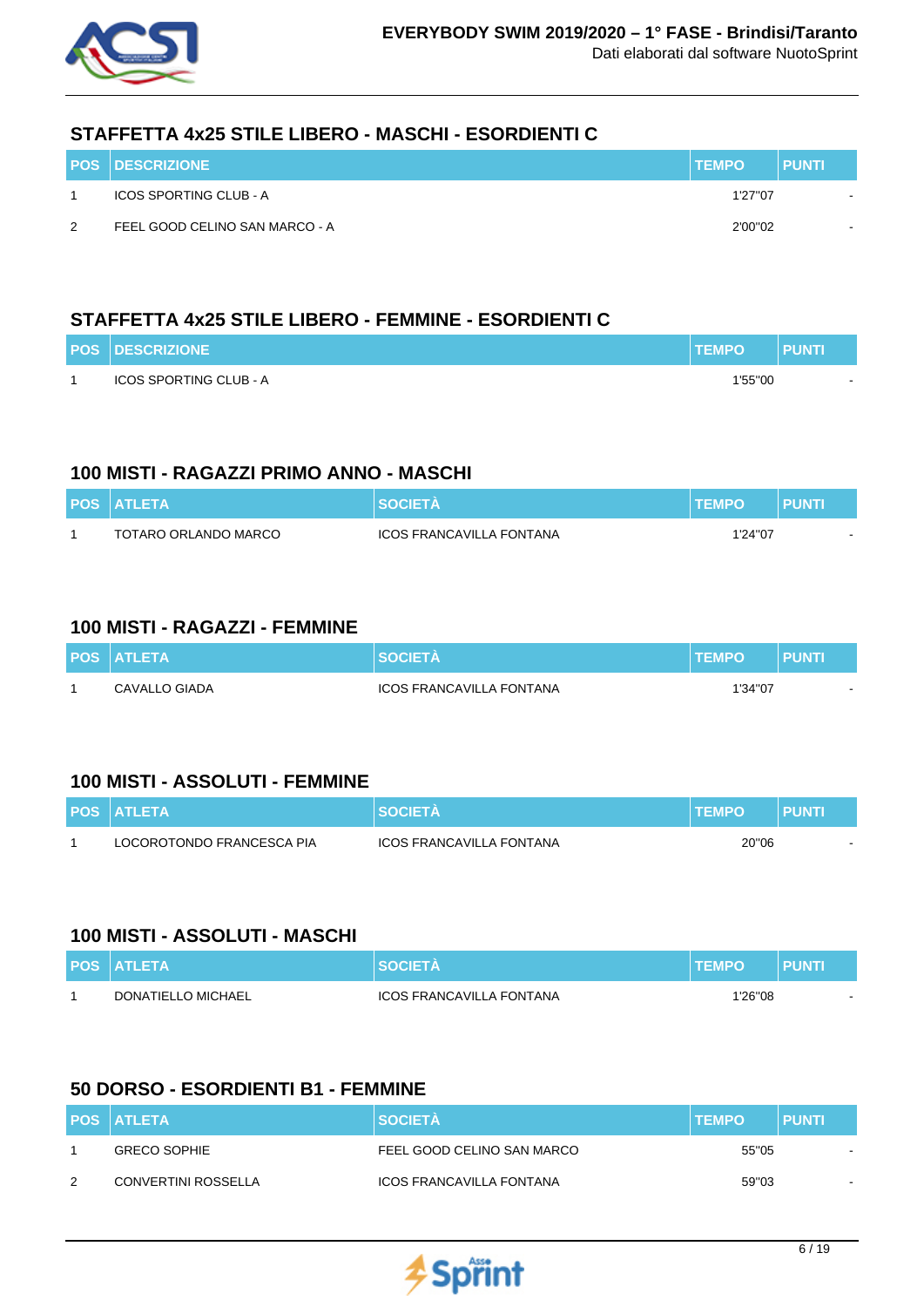

| <b>IMPERIALE GIORGIA</b> | FEEL GOOD CELINO SAN MARCO | 1'01"07 |  |
|--------------------------|----------------------------|---------|--|
| DE SIATO ANNA            | ICOS FRANCAVILLA FONTANA   | 1'03"02 |  |

### **50 DORSO - ESORDIENTI B1 - MASCHI**

| <b>POS</b> | <b>I ATLETA</b>         | <b>SOCIETÀ</b>                  | <b>TEMPO</b> | <b>PUNTI</b> |
|------------|-------------------------|---------------------------------|--------------|--------------|
| 1          | LAGHEZZA ANTONIO        | <b>ICOS FRANCAVILLA FONTANA</b> | 54"07        |              |
| 2          | LOPARCO ALESSANDRO      | <b>ICOS FRANCAVILLA FONTANA</b> | 54"08        |              |
| 3          | STOMEO DAVIDE           | FEEL GOOD CELINO SAN MARCO      | 56"07        | ۰            |
| 4          | <b>MARULLI CRISTIAN</b> | FEEL GOOD CELINO SAN MARCO      | 1'03"07      |              |
| 5          | <b>MILANO SAMUELE</b>   | <b>ICOS FRANCAVILLA FONTANA</b> | 1'52"03      | $\,$         |

### **50 DORSO - ESORDIENTI B2 - FEMMINE**

|               | <b>POS ATLETA</b>  | <b>SOCIETÀ</b>                  | <b>TEMPO</b> | <b>PUNTI</b> |
|---------------|--------------------|---------------------------------|--------------|--------------|
|               | COLUCCI SAMIRA     | <b>ICOS FRANCAVILLA FONTANA</b> | 48"00        |              |
| $\mathcal{P}$ | DI GAETANO LORENA  | FEEL GOOD CELINO SAN MARCO      | 52"04        |              |
| 3             | DEGLI ATTI LAVINIA | FEEL GOOD CELINO SAN MARCO      | 1'00"32      |              |

# **50 DORSO - ESORDIENTI A1 - ANNO 2009 - FEMMINE**

|   | <b>POS ATLETA</b>     | <b>SOCIETÀ</b>                  | <b>TEMPO</b> | <b>PUNTI</b>   |
|---|-----------------------|---------------------------------|--------------|----------------|
|   | MIGLIETTA MARTA       | FEEL GOOD CELINO SAN MARCO      | 50"02        |                |
| 2 | <b>BELLINO NICOLE</b> | <b>ICOS FRANCAVILLA FONTANA</b> | 52"06        |                |
| 3 | D'ADORANTE MICAELA    | FEEL GOOD CELINO SAN MARCO      | 57"08        | $\blacksquare$ |
| 4 | <b>FERULLI SOFIA</b>  | FEEL GOOD CELINO SAN MARCO      | 1'05"09      | $\blacksquare$ |

# **50 DORSO - ESORDIENTI A1 - ANNO 2008 - MASCHI**

|               | <b>POS ATLETA</b>     | <b>SOCIETÀ</b>                  | <b>TEMPO</b> | <b>PUNTI</b>             |
|---------------|-----------------------|---------------------------------|--------------|--------------------------|
|               | NISI DAVIDE           | ICOS FRANCAVILLA FONTANA        | 41"02        | $\overline{\phantom{a}}$ |
| $\mathcal{P}$ | <b>FANIZZI MATTEO</b> | <b>ICOS FRANCAVILLA FONTANA</b> | 49"07        |                          |

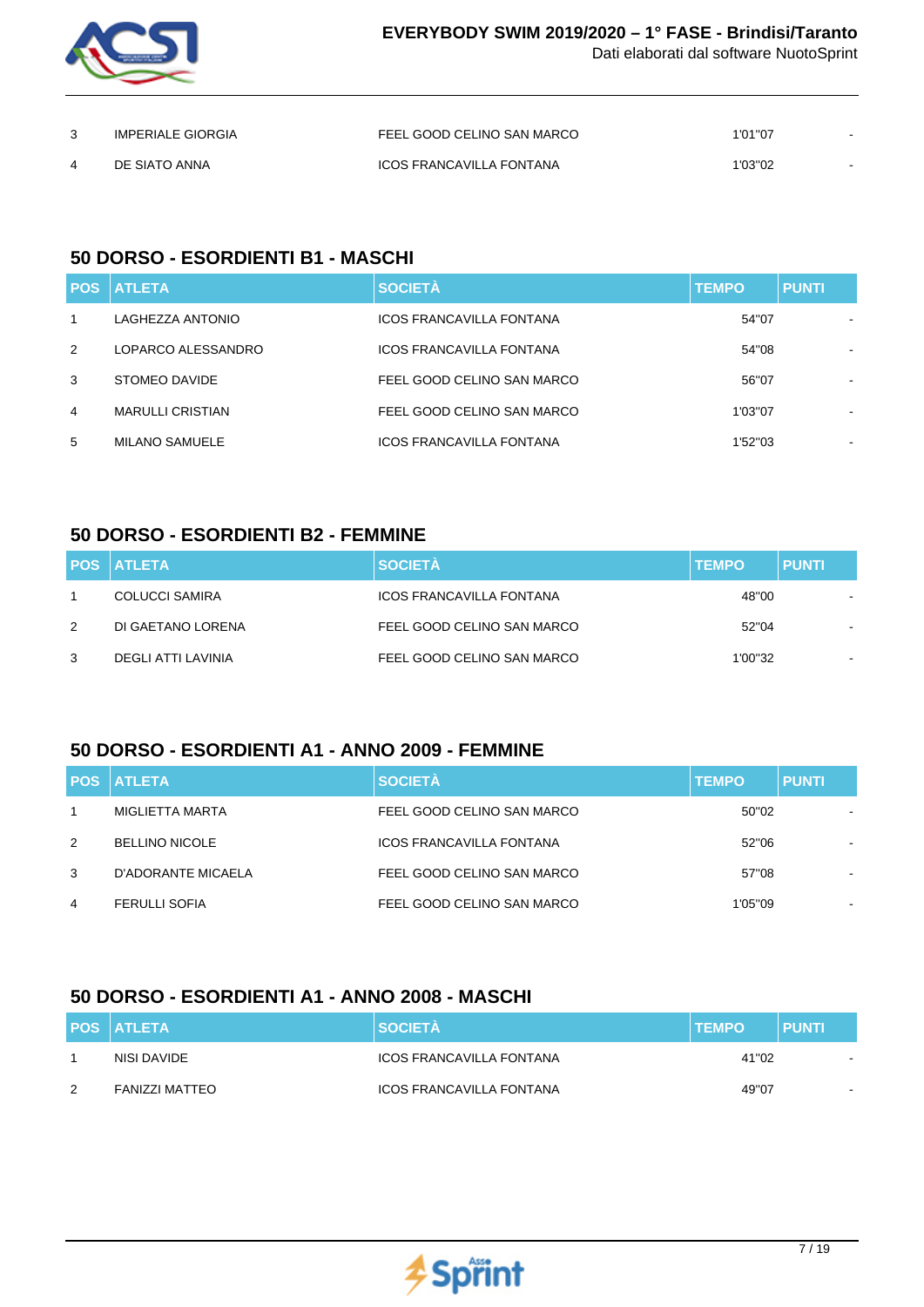

### **50 DORSO - RAGAZZI PRIMO ANNO - MASCHI**

|   | <b>POS ATLETA</b>     | <b>SOCIETÀ</b>             | <b>TEMPO</b> | <b>PUNTI</b> |
|---|-----------------------|----------------------------|--------------|--------------|
|   | LANGELLOTTI FRANCESCO | FEEL GOOD CELINO SAN MARCO | 41"08        |              |
| 2 | DE GIORGI FEDERICO    | FEEL GOOD CELINO SAN MARCO | 46"07        |              |
| 3 | BOVE DYLAN            | FEEL GOOD CELINO SAN MARCO | 58"18        |              |

#### **50 DORSO - RAGAZZI - FEMMINE**

|   | <b>POS ATLETA</b>       | <b>SOCIETÀ</b>                  | <b>TEMPO</b> | <b>PUNTI</b>             |
|---|-------------------------|---------------------------------|--------------|--------------------------|
| 1 | CAVALLO FLAVIA          | <b>ICOS FRANCAVILLA FONTANA</b> | 41"00        | ۰.                       |
| 2 | ASPROMONTE SOFIA        | FEEL GOOD CELINO SAN MARCO      | 41"08        |                          |
| 3 | URSO JENNIFER           | <b>ICOS FRANCAVILLA FONTANA</b> | 44"07        | $\overline{\phantom{a}}$ |
| 4 | <b>RIZZO MARGHERITA</b> | FEEL GOOD CELINO SAN MARCO      | 46"03        | ۰.                       |
| 5 | PERRONE GIADA           | FEEL GOOD CELINO SAN MARCO      | 49"05        | ۰                        |

### **50 DORSO - RAGAZZI - MASCHI**

|   | <b>POS ATLETA</b> | <b>SOCIETÀ</b>             | <b>TEMPO</b> | <b>PUNTI</b>   |
|---|-------------------|----------------------------|--------------|----------------|
|   | RUSSO CRISTIANO   | FEEL GOOD CELINO SAN MARCO | 37"04        |                |
| 2 | MOLFETTA STEFANO  | FEEL GOOD CELINO SAN MARCO | 41"03        |                |
| 3 | APRUZZI FABRIZIO  | ICOS FRANCAVILLA FONTANA   | 41"09        | $\blacksquare$ |

### **50 DORSO - ASSOLUTI - FEMMINE**

|        | <b>POS ATLETA</b>        | <b>SOCIETA</b>             | <b>TEMPO</b> | <b>PUNTI</b> |  |
|--------|--------------------------|----------------------------|--------------|--------------|--|
| $\sim$ | FANTASTICO CRISTINA *(1) | FEEL GOOD CELINO SAN MARCO |              |              |  |

\*(1) ASSENTE

### **50 STILE LIBERO - ESORDIENTI B1 - FEMMINE**

|               | <b>POS ATLETA</b>          | <b>SOCIETA</b>           | <b>TEMPO</b> | <b>PUNTI</b> |
|---------------|----------------------------|--------------------------|--------------|--------------|
|               | CINIERI ELENA              | ICOS FRANCAVILLA FONTANA | 50"01        | $\sim$       |
| $\mathcal{D}$ | <b>CONVERTINI ROSSELLA</b> | ICOS FRANCAVILLA FONTANA | 53"04        | $\sim$       |

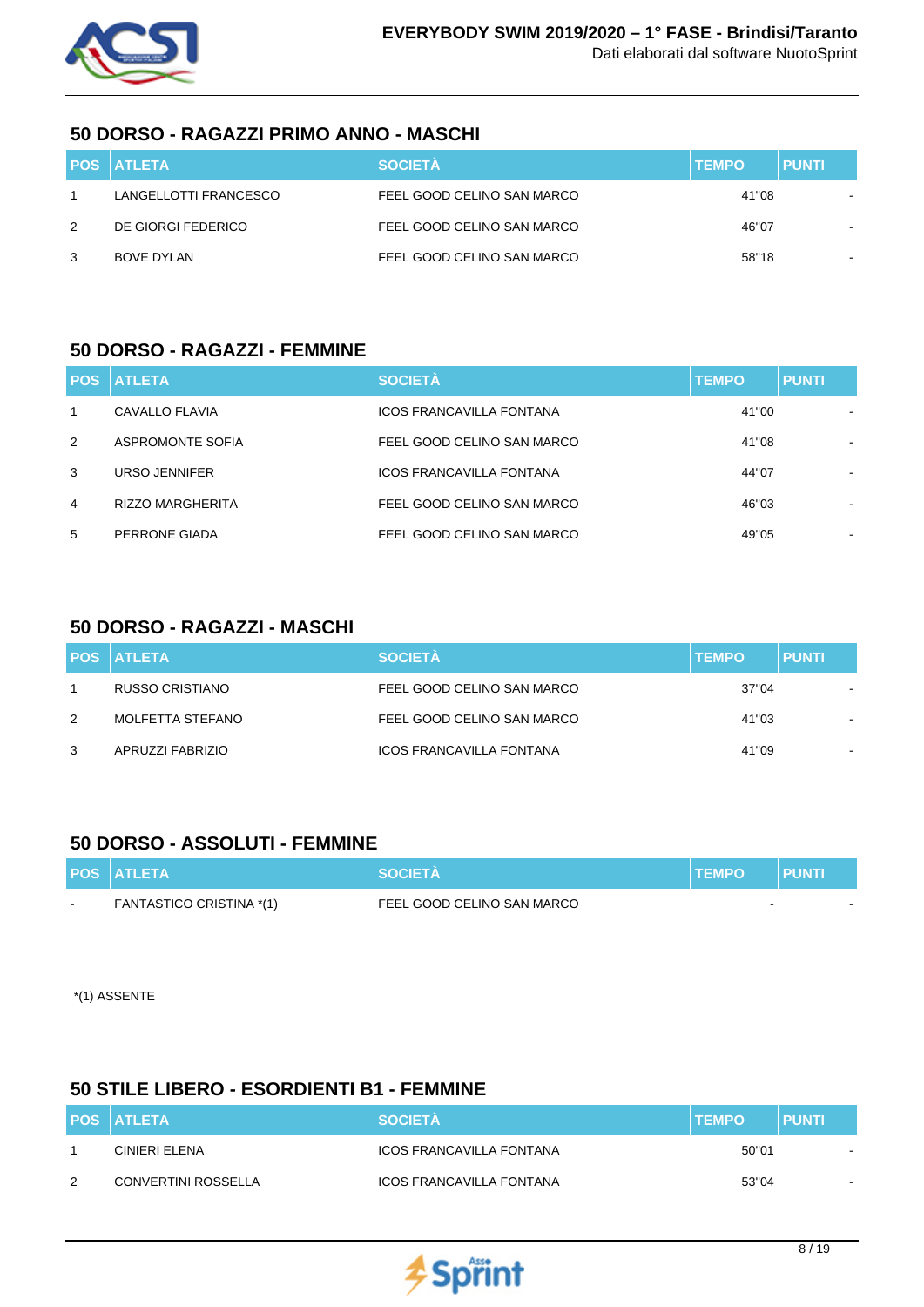

| 3 | CAVARADOSSI AURORA  | ICOS FRANCAVILLA FONTANA   | 54"01   |  |
|---|---------------------|----------------------------|---------|--|
| 4 | <b>GRECO SOPHIE</b> | FEEL GOOD CELINO SAN MARCO | 55"02   |  |
| 5 | DI MARIA ASIA       | ICOS FRANCAVILLA FONTANA   | 1'01"01 |  |
| 6 | IMPERIALE GIORGIA   | FEEL GOOD CELINO SAN MARCO | 1'06"08 |  |

### **50 STILE LIBERO - ESORDIENTI B1 - MASCHI**

|                | <b>POS ATLETA</b>       | <b>SOCIETÀ</b>                  | <b>TEMPO</b> | <b>PUNTI</b> |
|----------------|-------------------------|---------------------------------|--------------|--------------|
| 1              | <b>FANIZZI MICHELE</b>  | <b>ICOS FRANCAVILLA FONTANA</b> | 49"05        |              |
| 2              | LOPARCO ALESSANDRO      | <b>ICOS FRANCAVILLA FONTANA</b> | 50"00        | ۰            |
| 3              | <b>BALDARI GABRIELE</b> | <b>ICOS FRANCAVILLA FONTANA</b> | 50"01        |              |
| $\overline{4}$ | DI SUMMA ANGELO         | <b>ICOS FRANCAVILLA FONTANA</b> | 50"30        |              |
| 5              | DI SUMMA VALERIO        | <b>ICOS FRANCAVILLA FONTANA</b> | 51"08        | ۰            |
| 6              | STOMEO DAVIDE           | FEEL GOOD CELINO SAN MARCO      | 57"02        | ۰            |

### **50 STILE LIBERO - ESORDIENTI B2 - FEMMINE**

|              | <b>POS ATLETA</b>          | <b>SOCIETÀ</b>                  | <b>TEMPO</b> | <b>PUNTI</b> |
|--------------|----------------------------|---------------------------------|--------------|--------------|
| $\mathbf{1}$ | <b>ZURLO ANITA</b>         | <b>ICOS FRANCAVILLA FONTANA</b> | 39"05        |              |
| 2            | <b>COLUCCI SAMIRA</b>      | <b>ICOS FRANCAVILLA FONTANA</b> | 42"02        |              |
| 3            | <b>BALDASSARRE RACHELE</b> | FEEL GOOD CELINO SAN MARCO      | 47"05        |              |
| 4            | DI GAETANO LORENA          | FEEL GOOD CELINO SAN MARCO      | 51"07        | ۰            |
| 5            | DEGLI ATTI LAVINIA         | FEEL GOOD CELINO SAN MARCO      | 1'08"03      | $\,$         |

### **50 STILE LIBERO - ESORDIENTI B2 - MASCHI**

|               | <b>POS ATLETA</b> | <b>SOCIETA</b>           | <b>TEMPO</b> | <b>PUNTI</b> |
|---------------|-------------------|--------------------------|--------------|--------------|
|               | CINIERI CRISTIANO | ICOS FRANCAVILLA FONTANA | 45"05        |              |
| $\mathcal{P}$ | BELLANOVA LORENZO | ICOS FRANCAVILLA FONTANA | 48"05        | -            |

### **50 STILE LIBERO - ESORDIENTI A1 - ANNO 2009 - FEMMINE**

|   | <b>POS ATLETA</b>     | <b>SOCIETA</b>           | <b>ITEMPO</b> | <b>PUNTI</b> |
|---|-----------------------|--------------------------|---------------|--------------|
|   | ASCENZO LUCA ELISE    | ICOS FRANCAVILLA FONTANA | 37"03         | $\sim$       |
| 2 | <b>BELLINO NICOLE</b> | ICOS FRANCAVILLA FONTANA | 46"00         | $\sim$       |

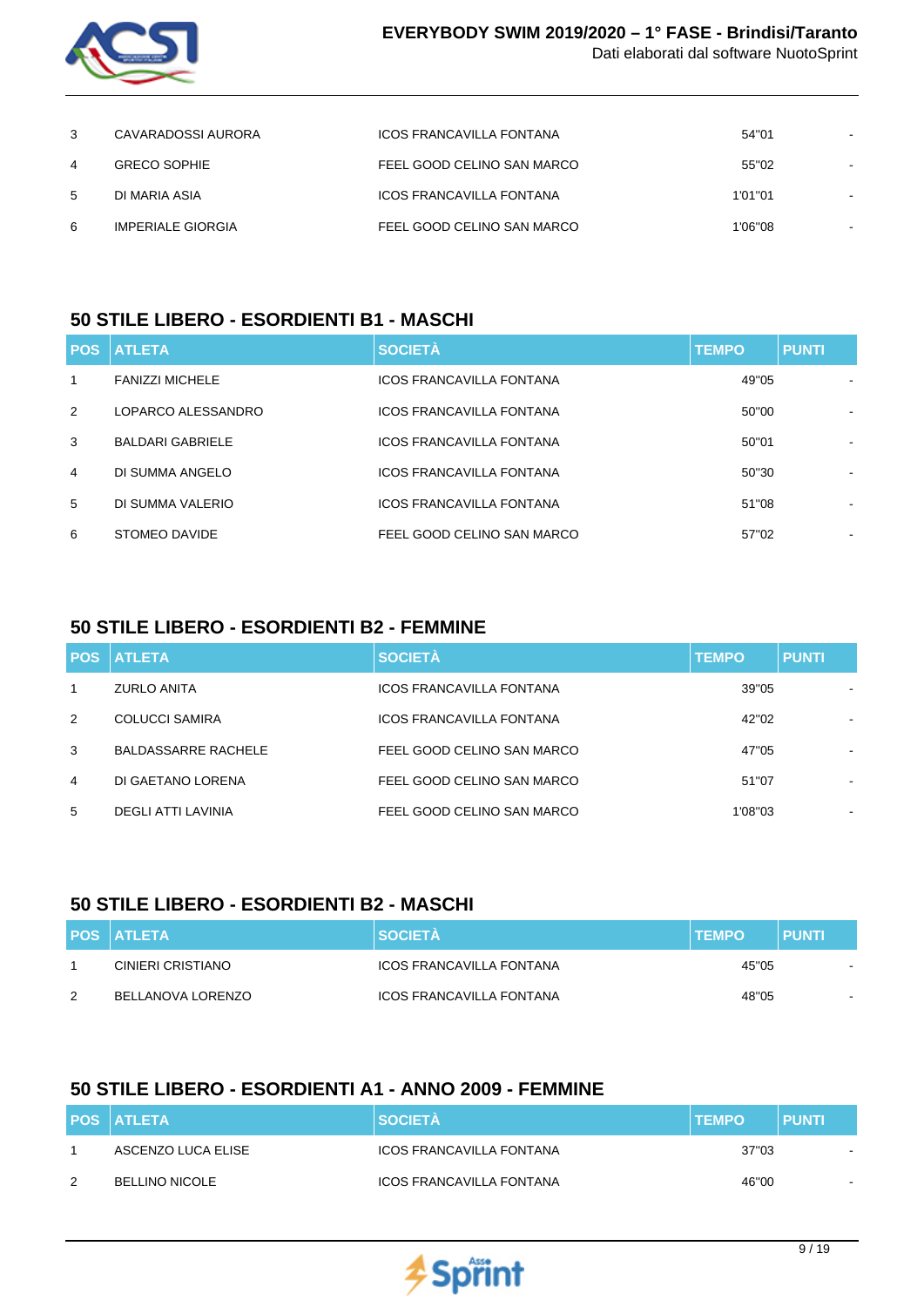

|   | MIGLIETTA MARTA      | FEEL GOOD CELINO SAN MARCO | 46"01   |  |
|---|----------------------|----------------------------|---------|--|
| 4 | D'ADORANTE MICAELA   | FEEL GOOD CELINO SAN MARCO | 1'04"05 |  |
| 5 | <b>FERULLI SOFIA</b> | FEEL GOOD CELINO SAN MARCO | 1'08"02 |  |

# **50 STILE LIBERO - ESORDIENTI A1 - ANNO 2008 - MASCHI**

|   | <b>POS ATLETA</b>   | <b>SOCIETÀ</b>                  | <b>TEMPO</b> | <b>PUNTI</b> |
|---|---------------------|---------------------------------|--------------|--------------|
|   | FANIZZI MATTEO      | ICOS FRANCAVILLA FONTANA        | 39"07        |              |
| 2 | DE VITIS GABRIELE   | FEEL GOOD CELINO SAN MARCO      | 41"09        | . .          |
| 3 | BUZZETTA ALESSANDRO | <b>ICOS FRANCAVILLA FONTANA</b> | 43"00        |              |

# **50 STILE LIBERO - ESORDIENTI A2 - ANNO 2008 - FEMMINE**

|                          | <b>POS ATLETA</b>    | <b>SOCIETÀ</b>                  | <b>TEMPO</b> | <b>PUNTI</b> |
|--------------------------|----------------------|---------------------------------|--------------|--------------|
|                          | NISI GRETA           | <b>ICOS FRANCAVILLA FONTANA</b> | 36"07        |              |
| 2                        | SOLFERINO SARA       | <b>ICOS FRANCAVILLA FONTANA</b> | 37"08        |              |
| 3                        | EPIFANI AGNESE       | FEEL GOOD CELINO SAN MARCO      | 46"00        |              |
| $\overline{\phantom{a}}$ | PERRONE ALESSIA *(1) | FEEL GOOD CELINO SAN MARCO      |              |              |

\*(1) ASSENTE

# **50 STILE LIBERO - ESORDIENTI A2 - ANNO 2007 - MASCHI**

|   | <b>POS ATLETA</b>      | <b>SOCIETÀ</b>                  | <b>TEMPO</b> | <b>PUNTI</b>             |
|---|------------------------|---------------------------------|--------------|--------------------------|
|   | <b>TOTARO GIOVANNI</b> | <b>ICOS FRANCAVILLA FONTANA</b> | 34"05        |                          |
| 2 | ALO' CRISTIAN          | <b>ICOS FRANCAVILLA FONTANA</b> | 34"06        |                          |
| 3 | TRISCIUZZI TOMMASO     | <b>ICOS FRANCAVILLA FONTANA</b> | 34"07        | ۰.                       |
| 4 | D'ADAMO DANIEL         | <b>ICOS FRANCAVILLA FONTANA</b> | 36"07        | $\overline{\phantom{a}}$ |

# **50 STILE LIBERO - RAGAZZI PRIMO ANNO - MASCHI**

|               | <b>POS ATLETA</b> | <b>SOCIETA</b>             | <b>ITEMPO</b> | <b>PUNTI</b>             |
|---------------|-------------------|----------------------------|---------------|--------------------------|
|               | DE VITIS EMANUELE | FEEL GOOD CELINO SAN MARCO | 31"09         |                          |
| $\mathcal{P}$ | PEZZOLLA GIORGIO  | FEEL GOOD CELINO SAN MARCO | 36"03         | $\overline{\phantom{a}}$ |

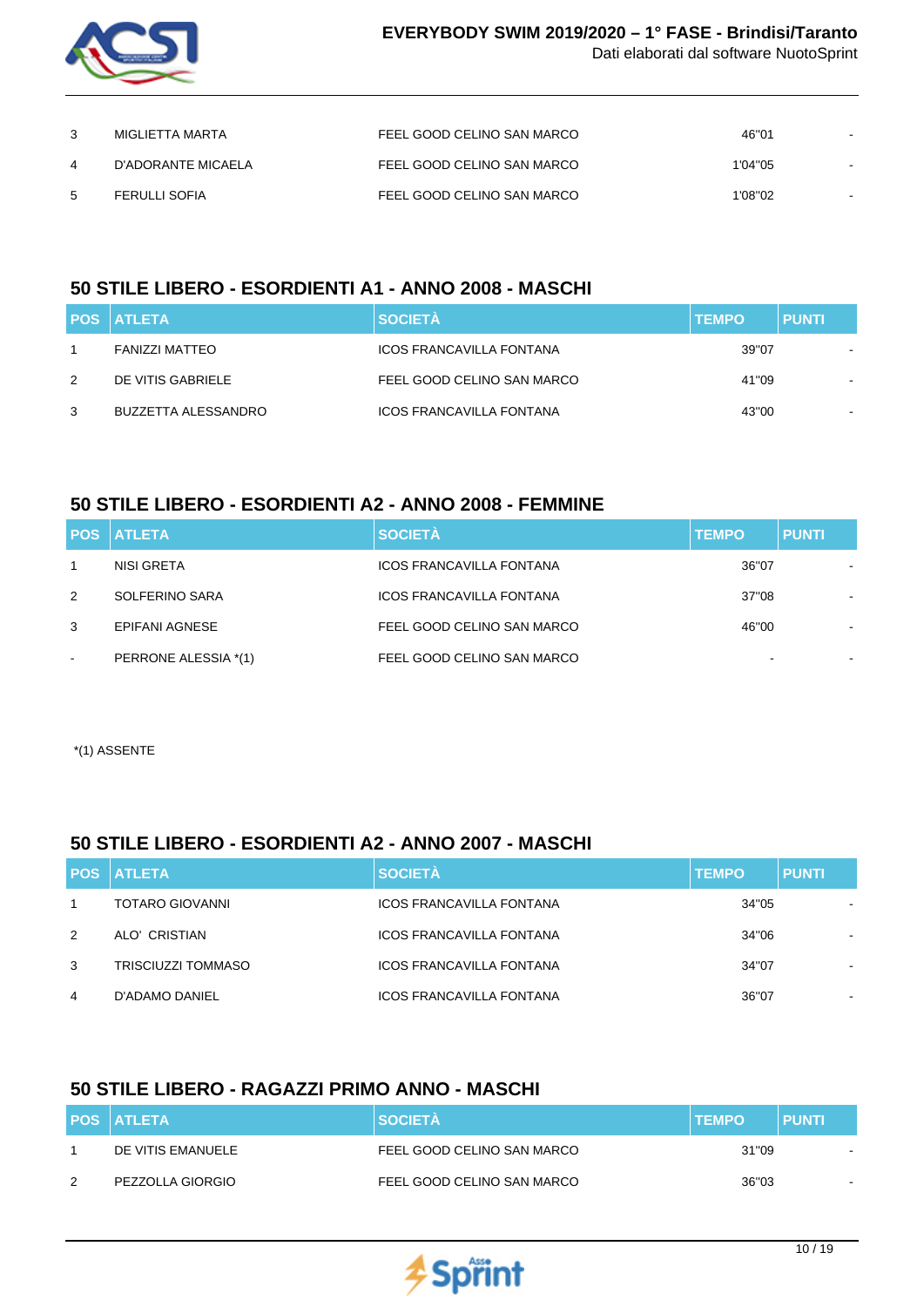

| 3      | LANGELLOTTI FRANCESCO  | FEEL GOOD CELINO SAN MARCO      | 37"02   |  |
|--------|------------------------|---------------------------------|---------|--|
| 4      | PICONESE GABRIEL       | FEEL GOOD CELINO SAN MARCO      | 38"04   |  |
| 5      | DE GIORGI FEDERICO     | FEEL GOOD CELINO SAN MARCO      | 43"01   |  |
| 6      | <b>BOVE DYLAN</b>      | FEEL GOOD CELINO SAN MARCO      | 1'05"02 |  |
| $\sim$ | MANDURINO MICHELE *(1) | <b>ICOS FRANCAVILLA FONTANA</b> |         |  |

\*(1) ASSENTE

#### **50 STILE LIBERO - RAGAZZI - FEMMINE**

| <b>POS</b>               | <b>ATLETA</b>           | <b>SOCIETÀ</b>                  | <b>TEMPO</b> | <b>PUNTI</b>   |
|--------------------------|-------------------------|---------------------------------|--------------|----------------|
| 1                        | CAVALLO FLAVIA          | <b>ICOS FRANCAVILLA FONTANA</b> | 34"01        |                |
| 2                        | ASPROMONTE SOFIA        | FEEL GOOD CELINO SAN MARCO      | 36"03        |                |
| 3                        | <b>DEL COCO MARTINA</b> | FEEL GOOD CELINO SAN MARCO      | 37"04        |                |
| 4                        | <b>TINA COSMARY</b>     | <b>ICOS FRANCAVILLA FONTANA</b> | 38"06        |                |
| 5                        | <b>PENDINELLI MARTA</b> | FEEL GOOD CELINO SAN MARCO      | 40"02        |                |
| 6                        | <b>CIVILLA GRETA</b>    | FEEL GOOD CELINO SAN MARCO      | 43"08        |                |
| 7                        | PERRONE GIADA           | FEEL GOOD CELINO SAN MARCO      | 43"09        |                |
| 8                        | <b>RIZZO MARGHERITA</b> | FEEL GOOD CELINO SAN MARCO      | 45"07        |                |
| 9                        | PAPA ALESSIA            | FEEL GOOD CELINO SAN MARCO      | 49"03        | $\blacksquare$ |
| 10                       | PISANO RAFFAELLA        | FEEL GOOD CELINO SAN MARCO      | 50"06        |                |
| $\blacksquare$           | <b>CARETTO ALESSIA</b>  | FEEL GOOD CELINO SAN MARCO      |              |                |
| $\overline{\phantom{a}}$ | GRECO SOFIA *(1)        | FEEL GOOD CELINO SAN MARCO      |              |                |
|                          | <b>ROSATO ENRICA</b>    | FEEL GOOD CELINO SAN MARCO      |              |                |

\*(1) ASSENTE

### **50 STILE LIBERO - RAGAZZI - MASCHI**

|               | <b>POS ATLETA</b> | <b>SOCIETÀ</b>             | <b>TEMPO</b> | <b>PUNTI</b>   |
|---------------|-------------------|----------------------------|--------------|----------------|
|               | RUSSO CRISTIANO   | FEEL GOOD CELINO SAN MARCO | 31"04        |                |
| $\mathcal{P}$ | ARNÓ ALESSANDRO   | FEEL GOOD CELINO SAN MARCO | 32"07        |                |
| 3             | MOLFETTA STEFANO  | FEEL GOOD CELINO SAN MARCO | 32"08        | $\blacksquare$ |

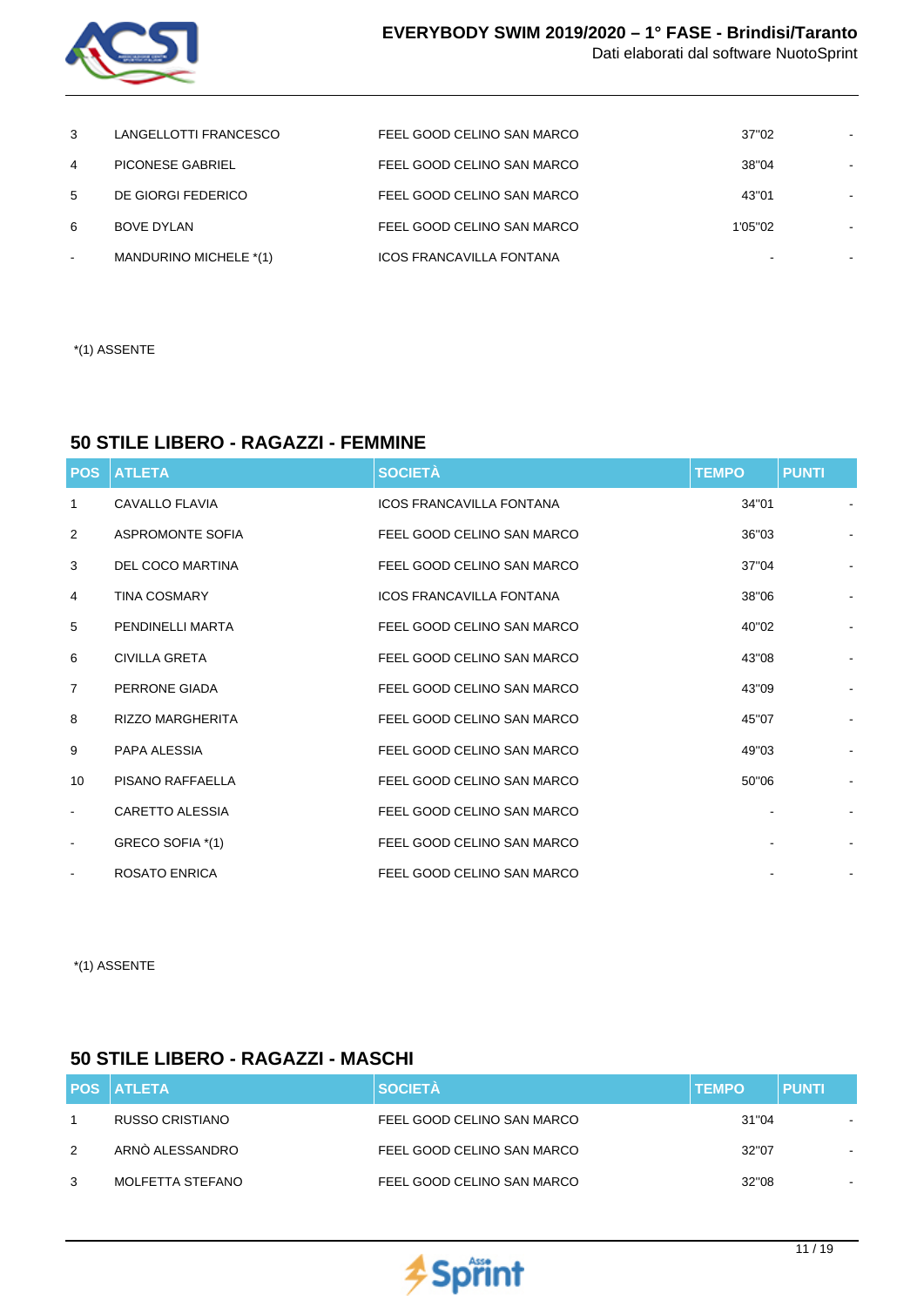

| 4      | CASALE DANNY        | ICOS FRANCAVILLA FONTANA   | 32"09 |  |
|--------|---------------------|----------------------------|-------|--|
| 5      | APRUZZI FABRIZIO    | ICOS FRANCAVILLA FONTANA   | 33"09 |  |
| $\sim$ | PERRONE PIETRO *(1) | FEEL GOOD CELINO SAN MARCO |       |  |

\*(1) ASSENTE

#### **50 STILE LIBERO - ASSOLUTI - FEMMINE**

|        | <b>POS ATLETA</b>               | <b>SOCIETÀ</b>             | <b>TEMPO</b> | <b>PUNTI</b> |  |
|--------|---------------------------------|----------------------------|--------------|--------------|--|
|        | LOCOROTONDO FRANCESCA PIA       | ICOS FRANCAVILLA FONTANA   | 32"00        |              |  |
| 2      | RREMA VANESSA                   | ICOS FRANCAVILLA FONTANA   | 32"01        |              |  |
| $\sim$ | <b>FANTASTICO CRISTINA *(1)</b> | FEEL GOOD CELINO SAN MARCO |              |              |  |

\*(1) ASSENTE

### **50 STILE LIBERO - ASSOLUTI - MASCHI**

|                          | <b>POS ATLETA</b>      | <b>SOCIETÀ</b>                  | <b>TEMPO</b> | <b>PUNTI</b> |
|--------------------------|------------------------|---------------------------------|--------------|--------------|
| $\mathbf{1}$             | <b>MONTEFUSCO LUCA</b> | FEEL GOOD CELINO SAN MARCO      | 28"09        |              |
| 2                        | SIMONE PAOLO           | FEEL GOOD CELINO SAN MARCO      | 30"03        |              |
| 3                        | SIMONE GIUSEPPE        | FEEL GOOD CELINO SAN MARCO      | 31"01        |              |
| $\overline{4}$           | PEZZOLLA EDOARDO       | FEEL GOOD CELINO SAN MARCO      | 31"04        |              |
| 5                        | CAROLI VITTORIO        | <b>ICOS FRANCAVILLA FONTANA</b> | 38"00        |              |
| $\overline{\phantom{a}}$ | CANDIDO SIMONE *(1)    | FEEL GOOD CELINO SAN MARCO      |              | ۰            |

\*(1) ASSENTE

### **50 RANA - ESORDIENTI B1 - FEMMINE**

| <b>POS ATLETA</b> | <b>SOCIETA</b>           | <b>TEMPO</b> | <b>PUNTI</b> |
|-------------------|--------------------------|--------------|--------------|
| CASCIARO SOFIA    | ICOS FRANCAVILLA FONTANA | 1'06"03      |              |

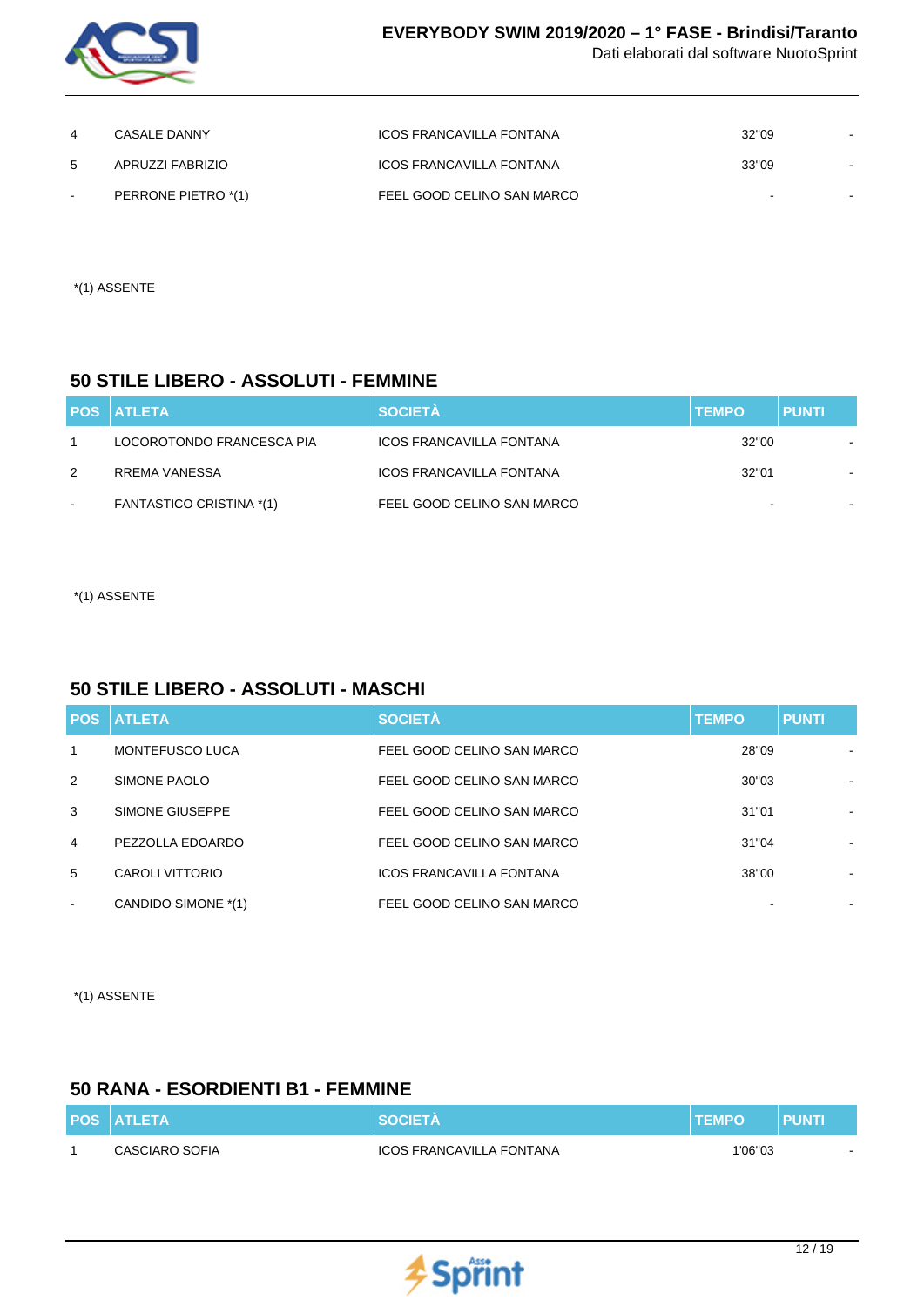

#### **50 RANA - ESORDIENTI B1 - MASCHI**

|   | <b>POS ATLETA</b>      | <b>SOCIETÀ</b>                  | <b>TEMPO</b> | <b>PUNTI</b> |
|---|------------------------|---------------------------------|--------------|--------------|
|   | <b>BASILE VITTORIO</b> | ICOS FRANCAVILLA FONTANA        | 58"09        |              |
| 2 | LAGHEZZA ANTONIO       | <b>ICOS FRANCAVILLA FONTANA</b> | 1'02"03      |              |
| 3 | <b>FANIZZI MICHELE</b> | <b>ICOS FRANCAVILLA FONTANA</b> | 1'02"05      |              |

#### **50 RANA - ESORDIENTI B2 - FEMMINE**

|   | <b>POS ATLETA</b>   | <b>SOCIETÀ</b>             | <b>TEMPO</b> | <b>PUNTI</b> |
|---|---------------------|----------------------------|--------------|--------------|
|   | ZURLO ANITA         | ICOS FRANCAVILLA FONTANA   | 50"05        |              |
| 2 | SILIBERTO CHIARA    | ICOS FRANCAVILLA FONTANA   | 56"01        |              |
| 3 | BALDASSARRE RACHELE | FEEL GOOD CELINO SAN MARCO | 2'05"02      |              |

### **50 RANA - ESORDIENTI A1 - ANNO 2009 - FEMMINE**

|   | <b>POS ATLETA</b>               | <b>SOCIETÀ</b>                  | <b>TEMPO</b> | <b>PUNTI</b> |
|---|---------------------------------|---------------------------------|--------------|--------------|
|   | <b>GUARINO MARIA ANTONIETTA</b> | ICOS FRANCAVILLA FONTANA        | 57"01        |              |
| 2 | IAIA TANIA                      | <b>ICOS FRANCAVILLA FONTANA</b> | 1'05"08      | $\sim$       |

### **50 RANA - ESORDIENTI A1 - ANNO 2008 - MASCHI**

| <b>POS ATLETA</b>   | <b>SOCIFTA</b>                  | <b>TEMPO</b> | <b>PUNTI</b> |
|---------------------|---------------------------------|--------------|--------------|
| BUZZETTA ALESSANDRO | <b>ICOS FRANCAVILLA FONTANA</b> | 58"04        | $\sim$       |

### **50 RANA - ESORDIENTI A2 - ANNO 2008 - FEMMINE**

|        | <b>POS ATLETA</b>    | <b>SOCIETA</b>             | <b>ITEMPO</b> | <b>PUNTI</b> |
|--------|----------------------|----------------------------|---------------|--------------|
|        | EPIFANI AGNESE       | FEEL GOOD CELINO SAN MARCO | 58"05         |              |
| $\sim$ | PERRONE ALESSIA *(1) | FEEL GOOD CELINO SAN MARCO | $\sim$        |              |

\*(1) ASSENTE

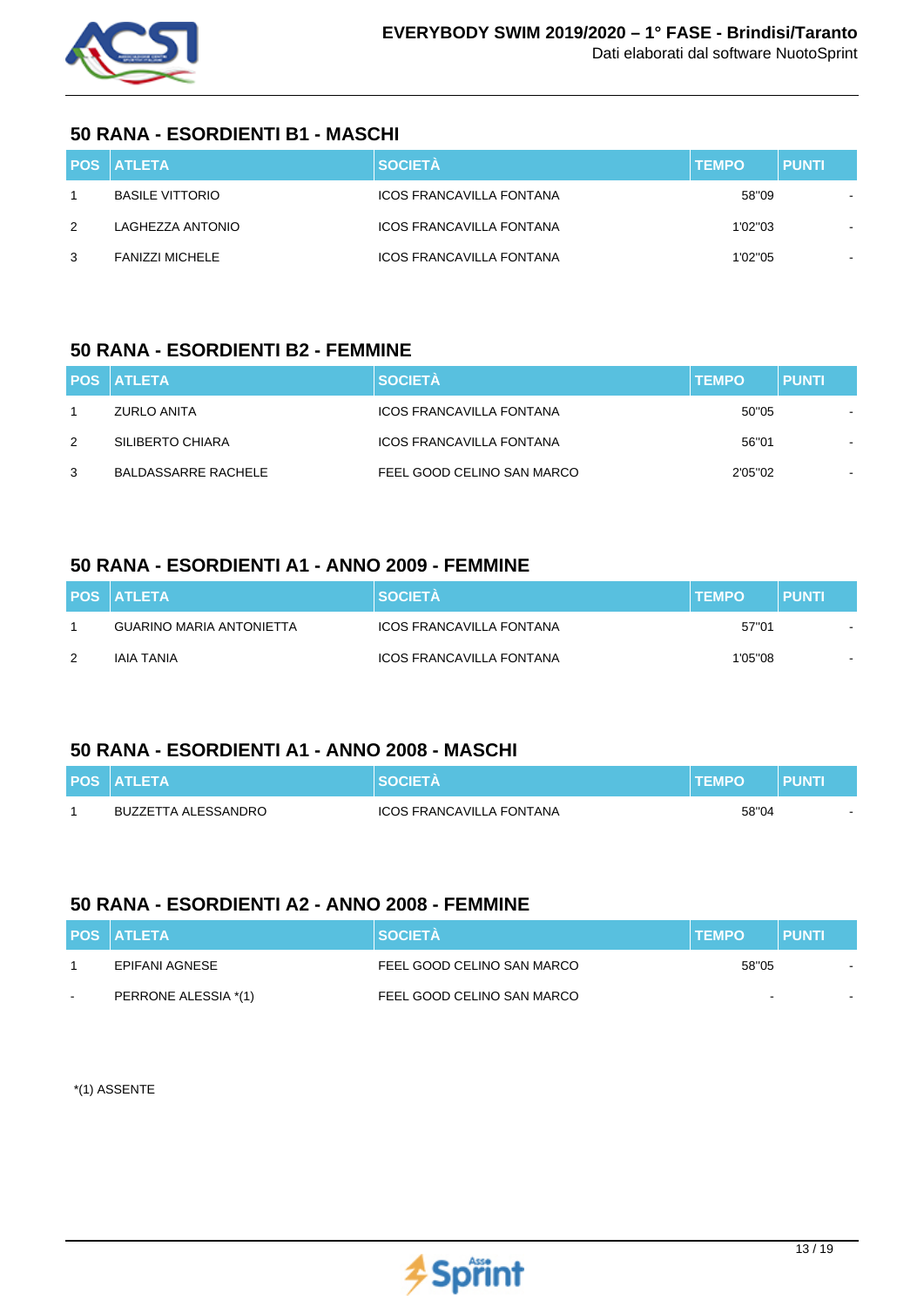

#### **50 RANA - ESORDIENTI A2 - ANNO 2007 - MASCHI**

|   | <b>POS ATLETA</b>  | <b>SOCIETA</b>                  | <b>ITEMPO</b> | <b>PUNTI</b> |
|---|--------------------|---------------------------------|---------------|--------------|
|   | TRISCIUZZI TOMMASO | <b>ICOS FRANCAVILLA FONTANA</b> | 48"05         | $\sim$       |
| 2 | D'ADAMO DANIEL     | <b>ICOS FRANCAVILLA FONTANA</b> | 49"02         |              |

### **50 RANA - RAGAZZI PRIMO ANNO - MASCHI**

|               | <b>POS ATLETA</b> | <b>SOCIETÀ</b>             | <b>TEMPO</b> | <b>PUNTI</b> |
|---------------|-------------------|----------------------------|--------------|--------------|
|               | DE VITIS EMANUELE | FEEL GOOD CELINO SAN MARCO | 43"00        |              |
| $\mathcal{P}$ | PEZZOLLA GIORGIO  | FEEL GOOD CELINO SAN MARCO | 43"03        |              |

### **50 RANA - RAGAZZI - FEMMINE**

| <b>POS ATLETA</b> | SOCIFT∆                    | <b>TEMPO</b> | PUNT |
|-------------------|----------------------------|--------------|------|
| DEL COCO MARTINA  | FEEL GOOD CELINO SAN MARCO | 47"02        |      |

# **50 RANA - RAGAZZI - MASCHI**

|        | <b>POS ATLETA</b>    | <b>SOCIETÀ</b>                  | <b>TEMPO</b> | <b>PUNTI</b> |  |
|--------|----------------------|---------------------------------|--------------|--------------|--|
|        | <b>CASALE DANNY</b>  | <b>ICOS FRANCAVILLA FONTANA</b> | 41"00        |              |  |
| 2      | ARNO ALESSANDRO      | FEEL GOOD CELINO SAN MARCO      | 43"04        |              |  |
| $\sim$ | D'URSO EMANUELE *(1) | <b>ICOS FRANCAVILLA FONTANA</b> |              |              |  |
| $\sim$ | PERRONE PIETRO *(2)  | FEEL GOOD CELINO SAN MARCO      |              |              |  |

\*(1) ASSENTE

\*(2) ASSENTE

### **50 RANA - ASSOLUTI - FEMMINE**

| <b>POS ATLETA</b>      | <b>SOCIETA</b>             | <b>TEMPO</b> | <b>PUNTI</b> |
|------------------------|----------------------------|--------------|--------------|
| <b>LEONE BENEDETTA</b> | FEEL GOOD CELINO SAN MARCO | 1'04"09      |              |

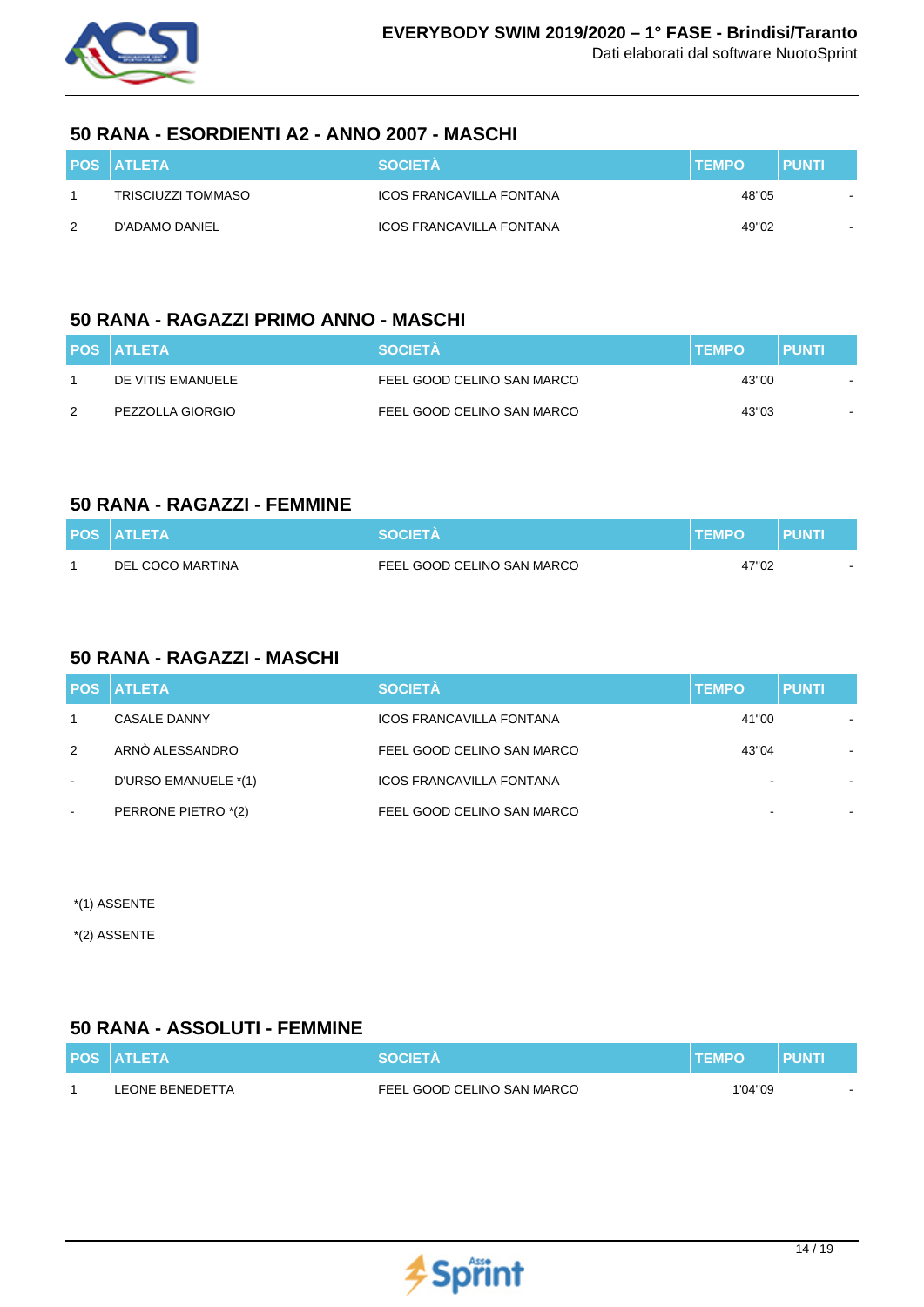

#### **50 RANA - ASSOLUTI - MASCHI**

|        | <b>POS ATLETA</b>   | <b>SOCIETÀ</b>                  | <b>TEMPO</b> | <b>PUNTI</b> |
|--------|---------------------|---------------------------------|--------------|--------------|
|        | CAROLI VITTORIO     | <b>ICOS FRANCAVILLA FONTANA</b> | 40"08        |              |
| 2      | PEZZOLLA EDOARDO    | FEEL GOOD CELINO SAN MARCO      | 42"00        |              |
| $\sim$ | CANDIDO SIMONE *(1) | FEEL GOOD CELINO SAN MARCO      |              | -            |

\*(1) ASSENTE

### **50 FARFALLA - ESORDIENTI B1 - FEMMINE**

| <b>POS ATLETA</b> | <b>SOCIETA</b>           | <b>TEMPO</b> | <b>PUNTI</b> |
|-------------------|--------------------------|--------------|--------------|
| PIDULO ALESSIA    | ICOS FRANCAVILLA FONTANA | 1'07"04      |              |

### **50 FARFALLA - ESORDIENTI A1 - ANNO 2009 - FEMMINE**

| <b>POS ATLETA</b>  | <b>SOCIETA</b>           | <b>TEMPO</b> | PUNTI |
|--------------------|--------------------------|--------------|-------|
| ASCENZO LUCA ELISE | ICOS FRANCAVILLA FONTANA | 47"05        |       |

### **50 FARFALLA - RAGAZZI PRIMO ANNO - MASCHI**

|        | <b>POS ATLETA</b>    | <b>SOCIFTA</b>           | <b>TEMPO</b> | <b>PUNTI</b> |  |
|--------|----------------------|--------------------------|--------------|--------------|--|
| $\sim$ | MASSARI MICHELE *(1) | ICOS FRANCAVILLA FONTANA |              |              |  |

\*(1) ASSENTE

### **50 FARFALLA - RAGAZZI - FEMMINE**

|               | <b>POS ATLETA</b>   | <b>SOCIETÀ</b>                  | <b>TEMPO</b> | <b>PUNTI</b> |
|---------------|---------------------|---------------------------------|--------------|--------------|
|               | MANNO SOFIA         | FEEL GOOD CELINO SAN MARCO      | 40"01        | $\sim$       |
| $\mathcal{P}$ | <b>TINA COSMARY</b> | <b>ICOS FRANCAVILLA FONTANA</b> | 42"09        |              |

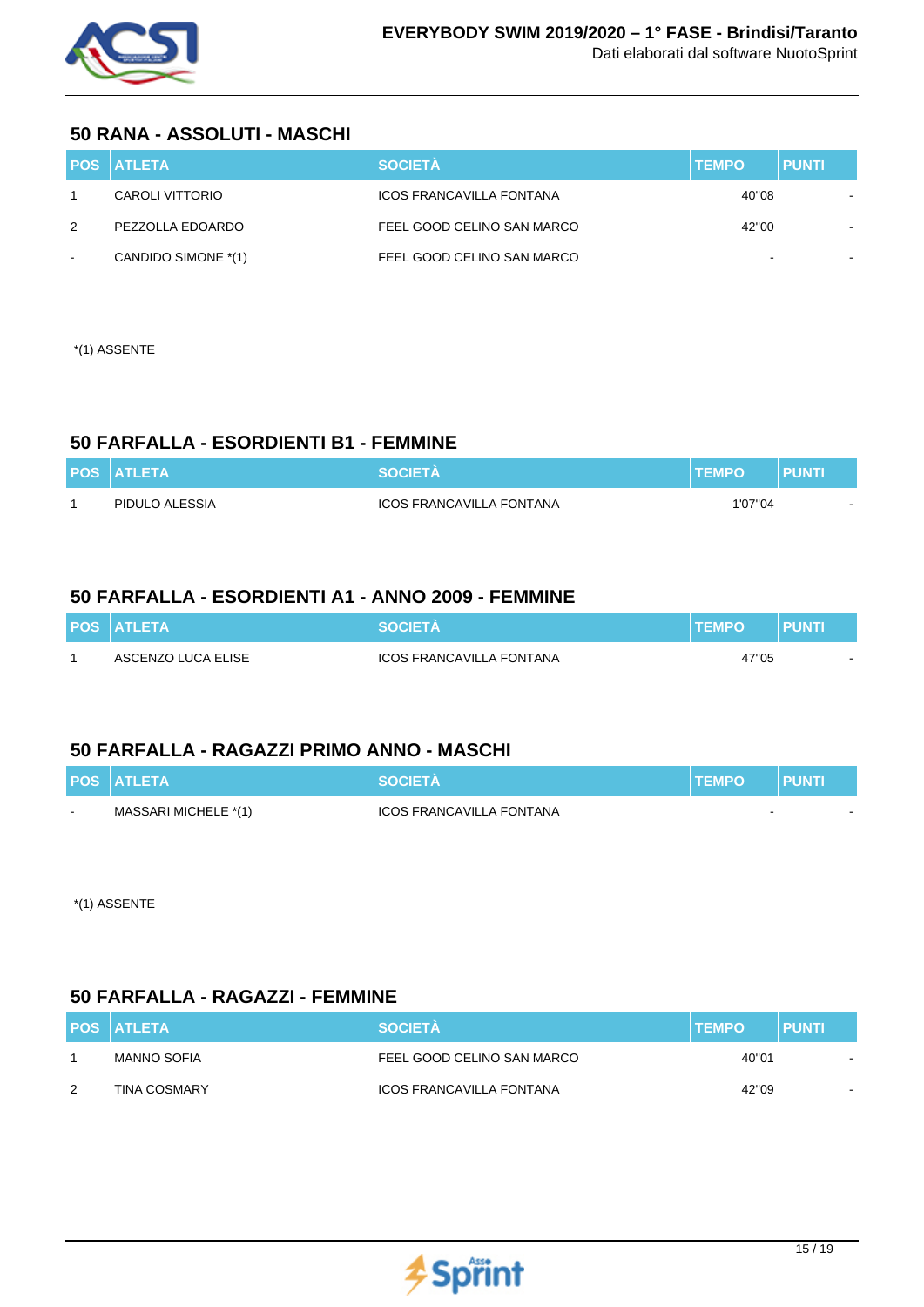

#### **50 FARFALLA - RAGAZZI - MASCHI**

|        | <b>POS ATLETA</b>  | <b>SOCIETA</b>           | <b>TEMPO</b> | <b>PUNTI</b> |
|--------|--------------------|--------------------------|--------------|--------------|
| $\sim$ | SANASI MATTEO *(1) | ICOS FRANCAVILLA FONTANA | $\sim$       |              |

\*(1) ASSENTE

#### **50 FARFALLA - ASSOLUTI - FEMMINE**

| <b>POS ATLETA</b> | <b>SOCIETA</b>                  | <b>TEMPO</b> | PUNTI                    |
|-------------------|---------------------------------|--------------|--------------------------|
| RREMA VANESSA     | <b>ICOS FRANCAVILLA FONTANA</b> | 37"01        | $\overline{\phantom{0}}$ |

### **50 FARFALLA - ASSOLUTI - MASCHI**

|   | <b>POS ATLETA</b> | <b>SOCIETÀ</b>             | <b>TEMPO</b> | <b>PUNTI</b> |
|---|-------------------|----------------------------|--------------|--------------|
|   | MONTEFUSCO LUCA   | FEEL GOOD CELINO SAN MARCO | 33"08        |              |
| 2 | SIMONE PAOLO      | FEEL GOOD CELINO SAN MARCO | 36"05        |              |
| 3 | SIMONE GIUSEPPE   | FEEL GOOD CELINO SAN MARCO | 36"06        |              |

### **STAFFETTA 4x50 STILE LIBERO - MASCHI - ESORDIENTI B**

| <b>POS DESCRIZIONE</b>        | <b>TEMPO</b> | <b>PUNTI</b> |
|-------------------------------|--------------|--------------|
| <b>ICOS SPORTING CLUB - A</b> | 3'20"03      |              |

### **STAFFETTA 4x50 STILE LIBERO - FEMMINE - ESORDIENTI B**

|   | <b>POS DESCRIZIONE</b>         | <b>TEMPO</b> | <b>PUNTI</b> |
|---|--------------------------------|--------------|--------------|
|   | ICOS SPORTING CLUB - A         | 3'00"03      |              |
| 2 | FEEL GOOD CELINO SAN MARCO - A | 3'41"04      | -            |

### **STAFFETTA 4x50 STILE LIBERO - MASCHI - ESORDIENTI A**

| <b>POS DESCRIZIONE</b> | <b>TEMPO</b> | <b>PUNTI</b> |
|------------------------|--------------|--------------|
| ICOS SPORTING CLUB - A | 2'22"07      |              |

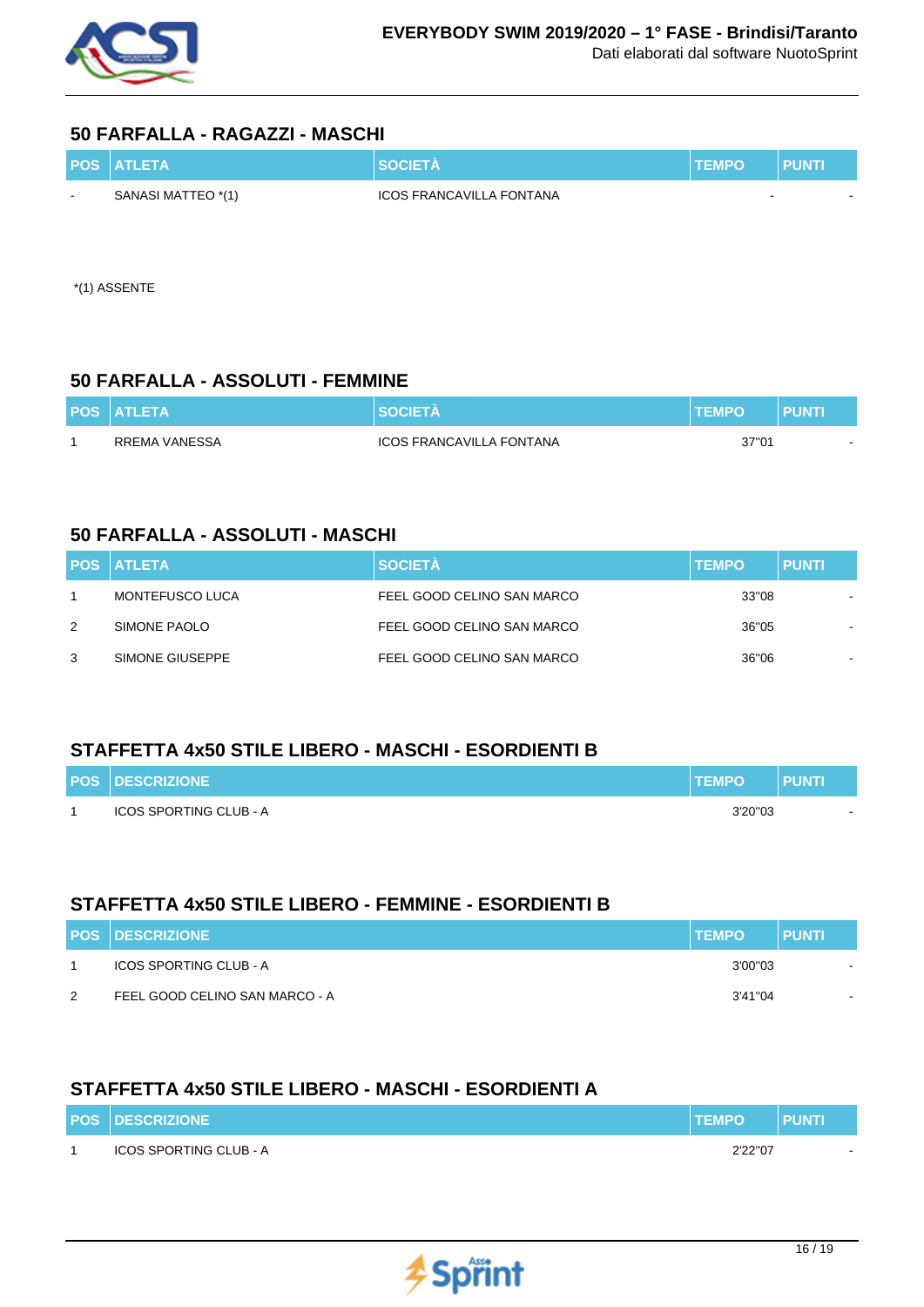

### **STAFFETTA 4x50 STILE LIBERO - FEMMINE - ESORDIENTI A**

|               | <b>POS DESCRIZIONE</b>         | <b>TEMPO</b> | <b>PUNTI</b> |
|---------------|--------------------------------|--------------|--------------|
|               | ICOS SPORTING CLUB - A         | 2'38"02      |              |
| $\mathcal{P}$ | FEEL GOOD CELINO SAN MARCO - A | 3'46"00      |              |

# **STAFFETTA 4x50 STILE LIBERO - MASCHI - RAGAZZI**

|   | <b>POS DESCRIZIONE</b>         | <b>TEMPO</b> | <b>PUNTI</b> |
|---|--------------------------------|--------------|--------------|
|   | FEEL GOOD CELINO SAN MARCO - A | 2'30"45      |              |
| 2 | ICOS SPORTING CLUB - A *(1)    |              |              |

\*(1) ASSENTE

### **STAFFETTA 4x50 STILE LIBERO - FEMMINE - RAGAZZI**

| <b>POS DESCRIZIONE</b> | <b>TEMPO</b> | <b>PUNT</b> |
|------------------------|--------------|-------------|
| ICOS SPORTING CLUB - A | 2'27"02      |             |

### **STAFFETTA 4x50 STILE LIBERO - MASCHI - ASSOLUTI**

| <b>POS DESCRIZIONE</b>         | <b>TEMPO</b> | <b>PUNTI</b> |  |
|--------------------------------|--------------|--------------|--|
| FEEL GOOD CELINO SAN MARCO - A | 2'12"02      |              |  |

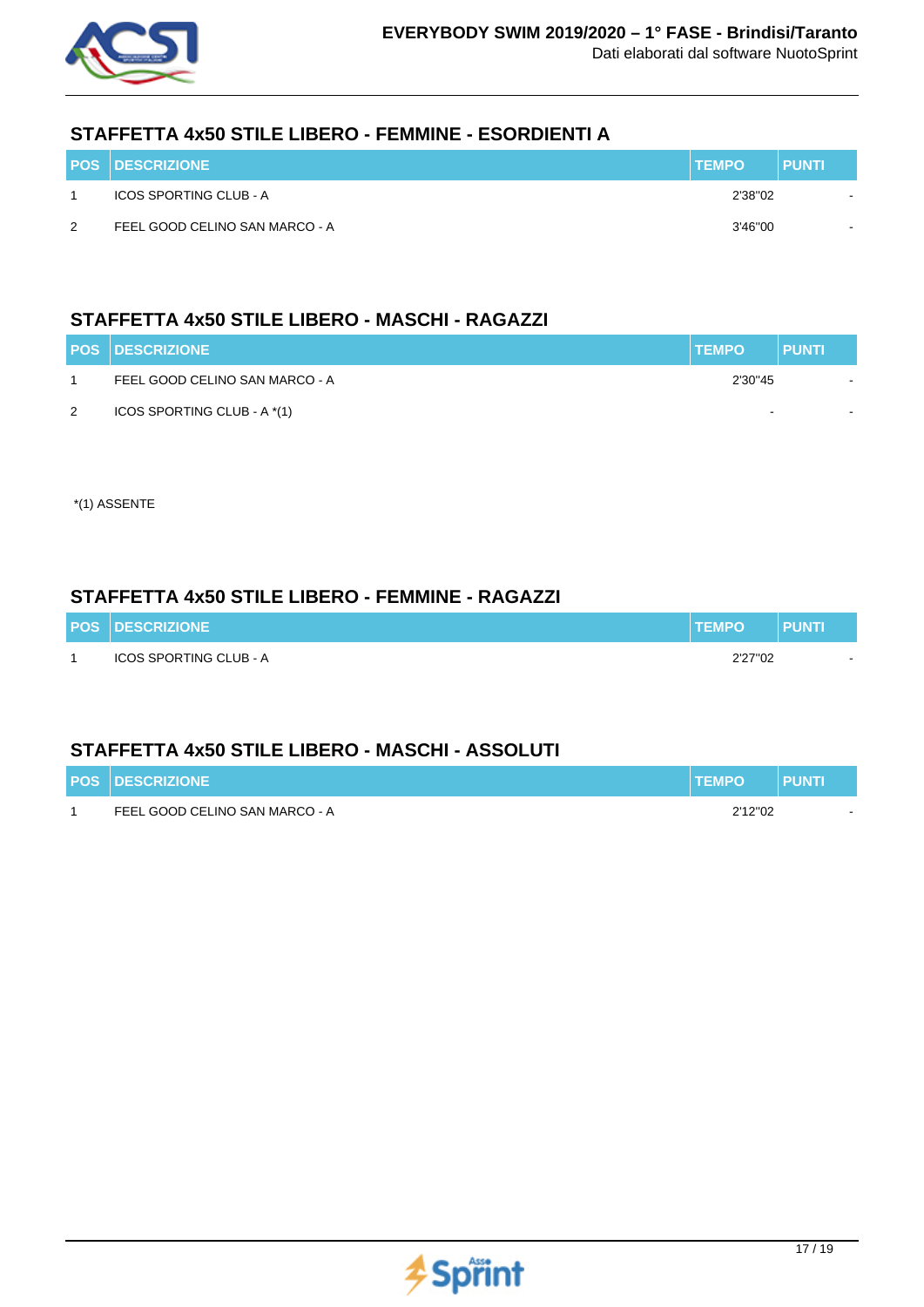

# **Classifica per società**

| <b>SOCIETÀ</b>             | <b>GARE INDIVIDUALI</b> |        | <b>STAFFETTE</b> |        |            | <b>BONUS TOTALE</b> |         |
|----------------------------|-------------------------|--------|------------------|--------|------------|---------------------|---------|
|                            | M                       |        | м                |        | <b>MIX</b> |                     |         |
| <b>ICOS SPORTING CLUB</b>  | 1327.00                 | 983.00 | 150.00           | 200.00 | 0.00       |                     | 2660.00 |
| FEEL GOOD CELINO SAN MARCO | 762.00                  | 478.00 | 140.00           | 80.00  | 0.00       |                     | 1460.00 |